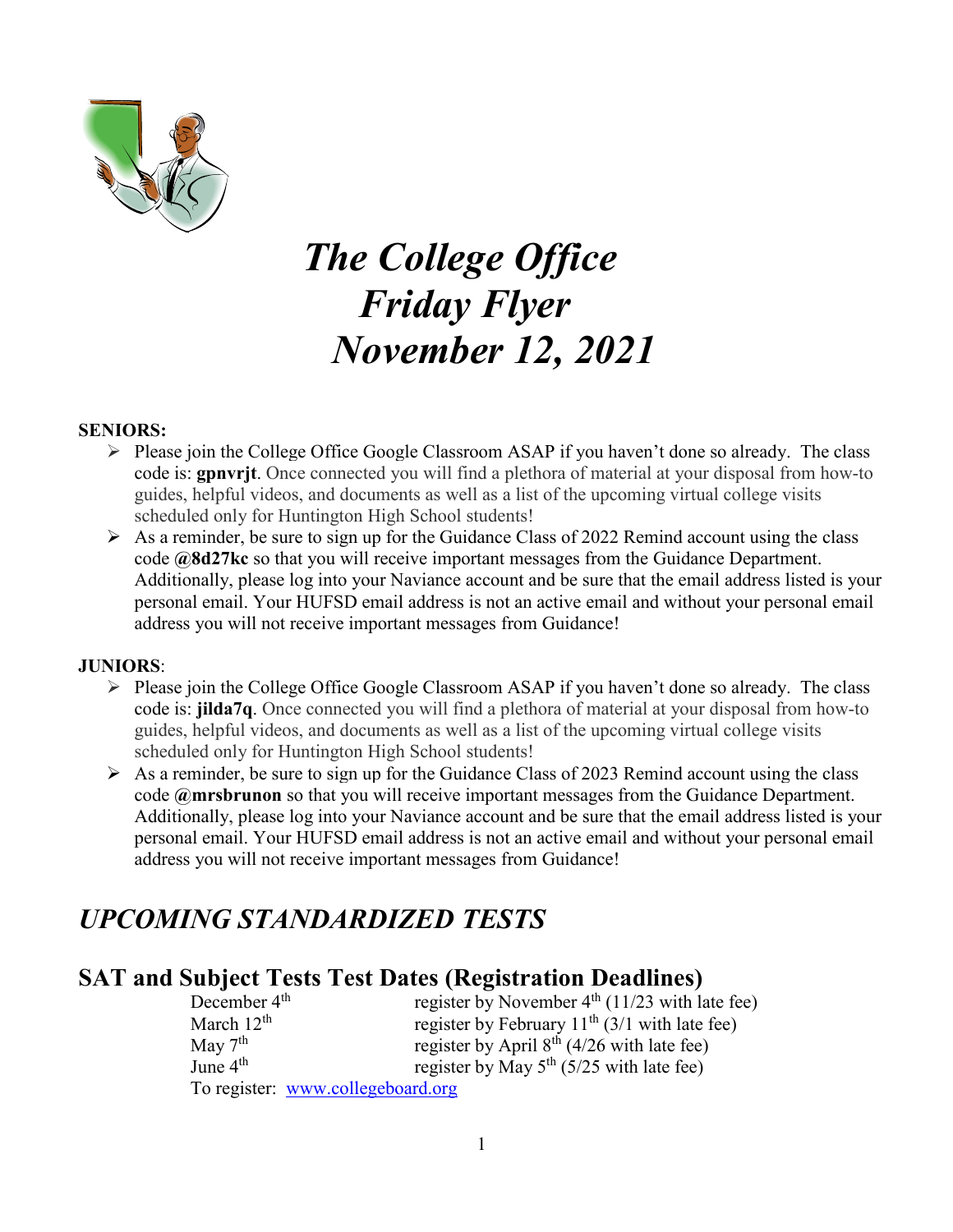### **ACT Test Dates (Registration Deadlines)**

| December $11th$                   | register by November $5th$ (11/19 with late fee)     |  |  |
|-----------------------------------|------------------------------------------------------|--|--|
| February $12th$                   | register by January $7th$ (1/21 with late fee)       |  |  |
| April $2nd$                       | register by February $25th$ (3/11 with late fee)     |  |  |
| June $11th$                       | register by May 6 <sup>th</sup> (5/20 with late fee) |  |  |
| July $16^{\text{th}}$             | register by June $17th$ (6/4 with late fee)          |  |  |
| ***No July ACT available in NY*** |                                                      |  |  |
| To register: www.actstudent.org   |                                                      |  |  |

### *Virtual College Admission Onsites*

Eligible students can apply to several colleges for **FREE**, meet with the admission counselors and receive (in most cases) immediate admission decisions. Please see Mrs. Walsh for eligibility criteria and registration.

- $\triangleright$  Hofstra University, November 16<sup>th</sup>, 3-5pm
- $\triangleright$  St. Joseph's College, November 18<sup>th</sup> 3-5pm
- $\triangleright$  LIU Post, November 30<sup>th</sup> 3-5pm
- $\triangleright$  Molloy College, December 1<sup>st</sup> 3-5pm
- $\triangleright$  Suffolk County Community College, December 8<sup>th</sup> and 15<sup>th</sup>, 3-5pm

### *Virtual College Admission Representative Visits*

Seniors and Juniors with an interest in any of the following colleges are encouraged to register for the virtual admission meeting which will be hosted by the college's admission counselor. Simply log into your Naviance account and scroll through the list of colleges in the What's New section. Click on more info then register (top right corner). Once registered, you will receive a reminder email five days prior to the virtual meeting. Students who do not preregister are still permitted to attend the virtual meeting. The meeting code (via ZOOM or Google Meet depending on the college preference) will be available 15 minutes prior to the meeting and can be found on Naviance, by following the steps above.

| Date     | <b>Start</b>       | End               | <b>College</b>                          |
|----------|--------------------|-------------------|-----------------------------------------|
| 11/12/21 | $3:00 \text{ pm}$  | $3:45 \text{ pm}$ | <b>Clarkson University</b>              |
| 11/16/21 | 3:00 <sub>pm</sub> | $3:45$ pm         | University of Maine                     |
| 11/16/21 | $4:00 \text{ pm}$  | $4:45$ pm         | D'Youville College                      |
| 11/17/21 | $3:00 \text{ pm}$  | $3:45 \text{ pm}$ | <b>Suffolk County Community College</b> |
| 11/19/22 | $3:00 \text{ pm}$  | $3:45$ pm         | <b>SUNY ESF</b>                         |
| 11/22/21 | $3:00 \text{ pm}$  | $3:45$ pm         | <b>SUNY Purchase</b>                    |
| 11/23/21 | $3:00 \text{ pm}$  | $3:45 \text{ pm}$ | <b>SUNY Old Westbury</b>                |
| 12/6/21  | $4:00 \text{ pm}$  | $4:45$ pm         | Nassau Community College                |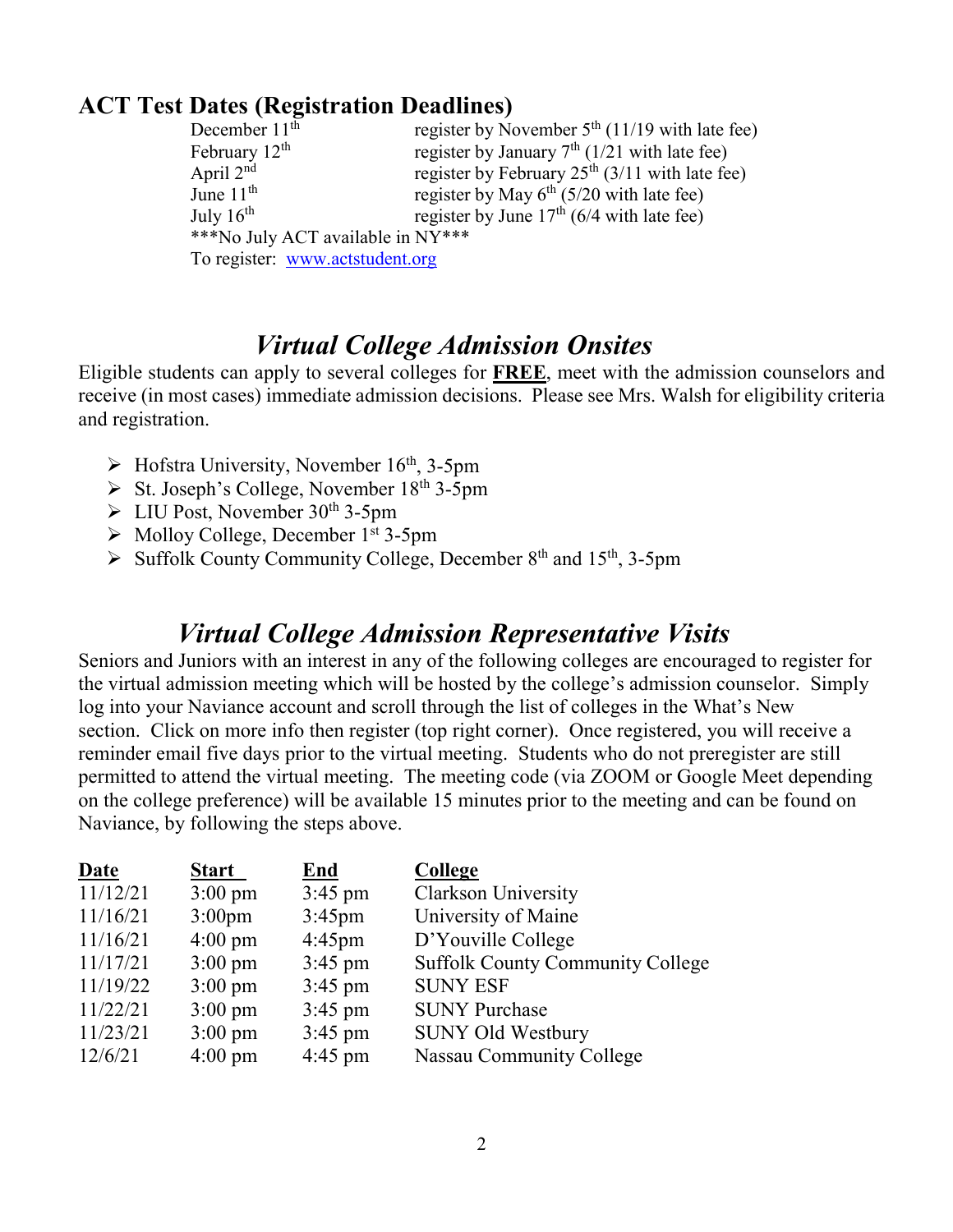# *INFORMATION SESSIONS*

### **University of Chicago**

Virtual and In Person Information Sessions Virtual and In Person Tours For additional information visit<https://collegeadmissions.uchicago.edu/visit>

### **SUNY Plattsburgh**

Representatives visiting Bohemia, East Meadow, East Northport, Garden City and Selden To register visit<https://apply.plattsburgh.edu/portal/long-island-appointments>

### **SUNY Upstate Virtual Info Sessions**

Radiation Therapy, UltraSound, Clinical Laboratory Sciences, Respiratory Therapy, Medical Imaging/Radiology, Virtual RN, Virtual Upstate Native Pre-Admission Workshop, Physical Therapy, 3+3 Doctor of Physical Therapy, Medical School Advisement Session For dates and additional information visit<https://engage.upstate.edu/portal/virtual-events>

### **University of Massachusetts – Boston**

Preview Days – Most Saturdays during the Fall semester and Information Sessions/Campus Tours during the week For additional information visit<https://admissions.umb.edu/freshman-students>

### **Tulane University at Nassau County Museum of Art**

Several programs offered. For additional information visit<https://admission.tulane.edu/virtual-visiting>

### **SUNY Morrisville**

November 17 To register visit [https://admissions.morrisville.edu/register/?id=7bb34834-2fe9-456f-a1a9-](https://admissions.morrisville.edu/register/?id=7bb34834-2fe9-456f-a1a9-6080bd924a9d) [6080bd924a9d](https://admissions.morrisville.edu/register/?id=7bb34834-2fe9-456f-a1a9-6080bd924a9d)

### **University of Virginia**

Virtual School of Architecture Information Session Wednesday, 12/1 6:00pm – 7:00pm For additional information and to register visit [https://www.arch.virginia.edu/events/ugrad-info](https://www.arch.virginia.edu/events/ugrad-info-sessions-and-tours-fall-2021)[sessions-and-tours-fall-2021](https://www.arch.virginia.edu/events/ugrad-info-sessions-and-tours-fall-2021)

# *OPEN HOUSES*

### **The Cooper Union**

Irwin S. Chanin School of Architecture School of Art Albert Nerken School of Engineering Various dates and programs offered. For additional information visit [www.connect.cooper.edu/portal/cooper-events](http://www.connect.cooper.edu/portal/cooper-events)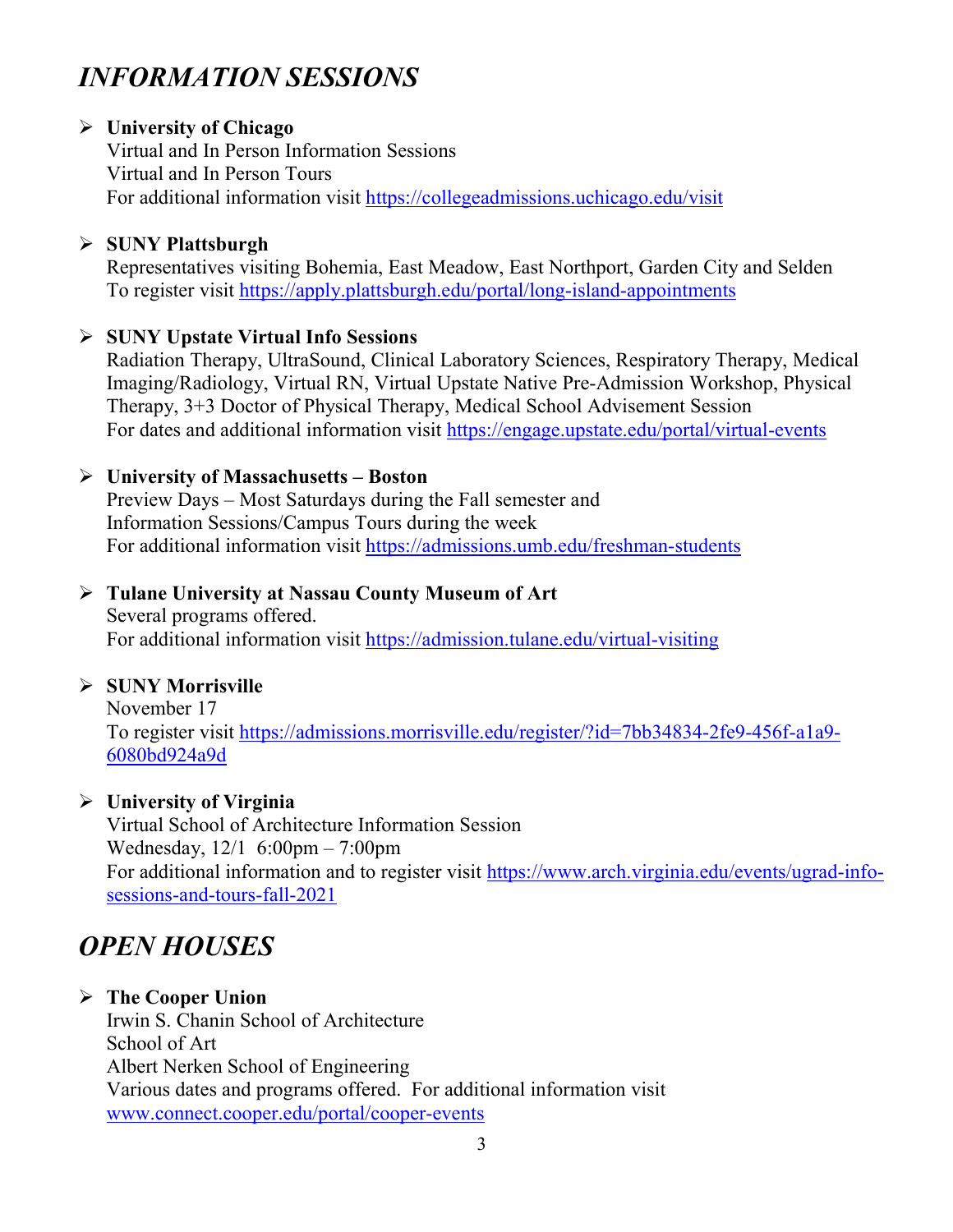### **Five Towns College**

Saturday, November 13 10:00am – 12:00pm To register visit<https://www.ftc.edu/virtual/>

### **James Madison University**

November 13 – On Campus For additional information visit [www.jmu.edu/openhouses](http://www.jmu.edu/openhouses)

### **SUNY Plattsburgh**

Saturday, November 13 For additional information visit<https://www.plattsburgh.edu/admissions/visit/open-house.html>

### **SUNY Canton**

November 13 For more information and to register visit [www.canton.edu/openhouse/](http://www.canton.edu/openhouse/)

### **SUNY Potsdam**

Saturday, November 13 For additional information visit [www.potsdam.edu](http://www.potsdam.edu/)

### **Bryant University**

November 13 Register at<https://explore.bryant.edu/portal/fallopenhouse>

#### **St. John Fisher College**

Saturday, November 13 Saturday, January 22 For additional information visit <https://go.sjfc.edu/visitfisher>

### **SUNY Morrisville**

November 13 December 4 For additional information visit [www.morrisville.edu/open-house](http://www.morrisville.edu/open-house)

### **SUNY Brockport**

November 13 Register today at [www.apply.brockport.edu/portal/openhouse2021](http://www.apply.brockport.edu/portal/openhouse2021)

### **Mitchell College**

November 13 For additional information and to register visit<https://www.mitchell.edu/visit-us/>

### **Vaughn College**

November 13 For additional information and to register visit [https://meetthefutureyou.com](https://meetthefutureyou.com/)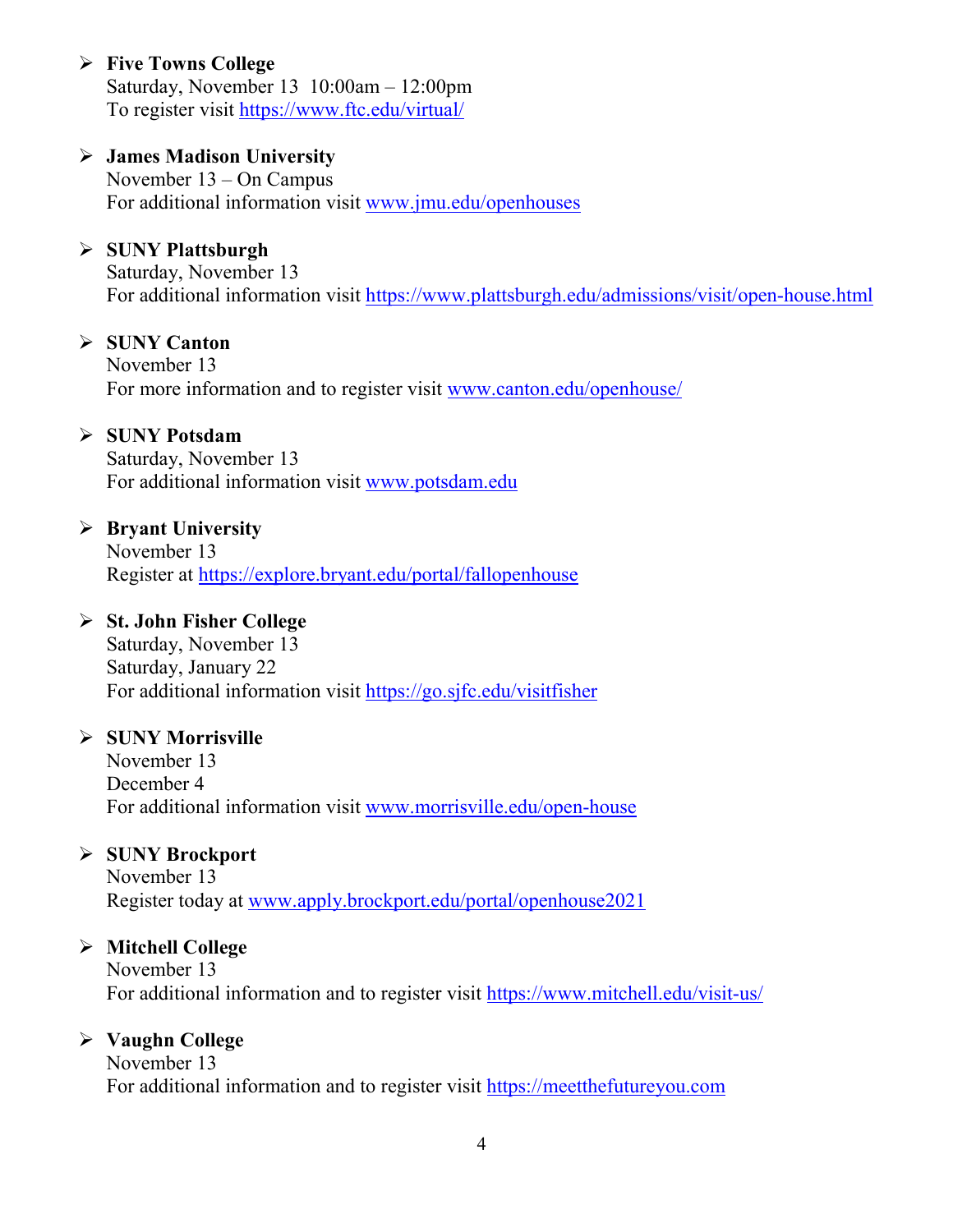### **SUNY Delhi**

Saturdays November 13 December 4 For additional information visit<https://delhi.edu/openhouse>

### **American International College**

Saturday, November 13 10:00am – 1:00pm To register visit [www.aic.edu/oh](http://www.aic.edu/oh)

### **Bucknell University**

Saturday, November 13 8:30am – 3:00pm Virtual visits available also For additional information visit [https://www.bucknell.edu/meet-bucknell/plan-visit/open](https://www.bucknell.edu/meet-bucknell/plan-visit/open-houses/fall-open-houses)[houses/fall-open-houses](https://www.bucknell.edu/meet-bucknell/plan-visit/open-houses/fall-open-houses)

### **Arcadia University**

Saturday, November 13 12:30pm – 5:00pm For additional information visit<https://www.arcadia.edu/admissions/visit-arcadia>

### **York College – Virtual**

Sunday,  $11/14$  11:00am – 1:00pm School of Business & Information Systems Sunday, 11/21 11:00am – 1:00pm School of Health Sciences & Professional Programs For additional information and to register visit <https://www.york.cuny.edu/admissions/openhouse>

### **UMass Lowell**

In-Person Open House Sunday, 11/14 Visit <https://go.uml.edu/register/open-house-november> to register Virtual Exploratory Open House Wednesday, 12/8 Visit<https://go.uml.edu/register/virtual-open-house-december> to register Wednesday, 1/26 Visit<https://go.uml.edu/register/virtual-open-house-january> to register

### **Montclair State University**

Sunday, November 17 For additional information and to register visit<https://www.montclair.edu/admissions/visit-us/>

### **Nassau Community College Virtual Open House**

Wednesday, November 17 6:30pm Wednesday, December 1 6:30pm You must register ahead of time to receive the zoom link. To register visit<https://ncc.edu/openhouse>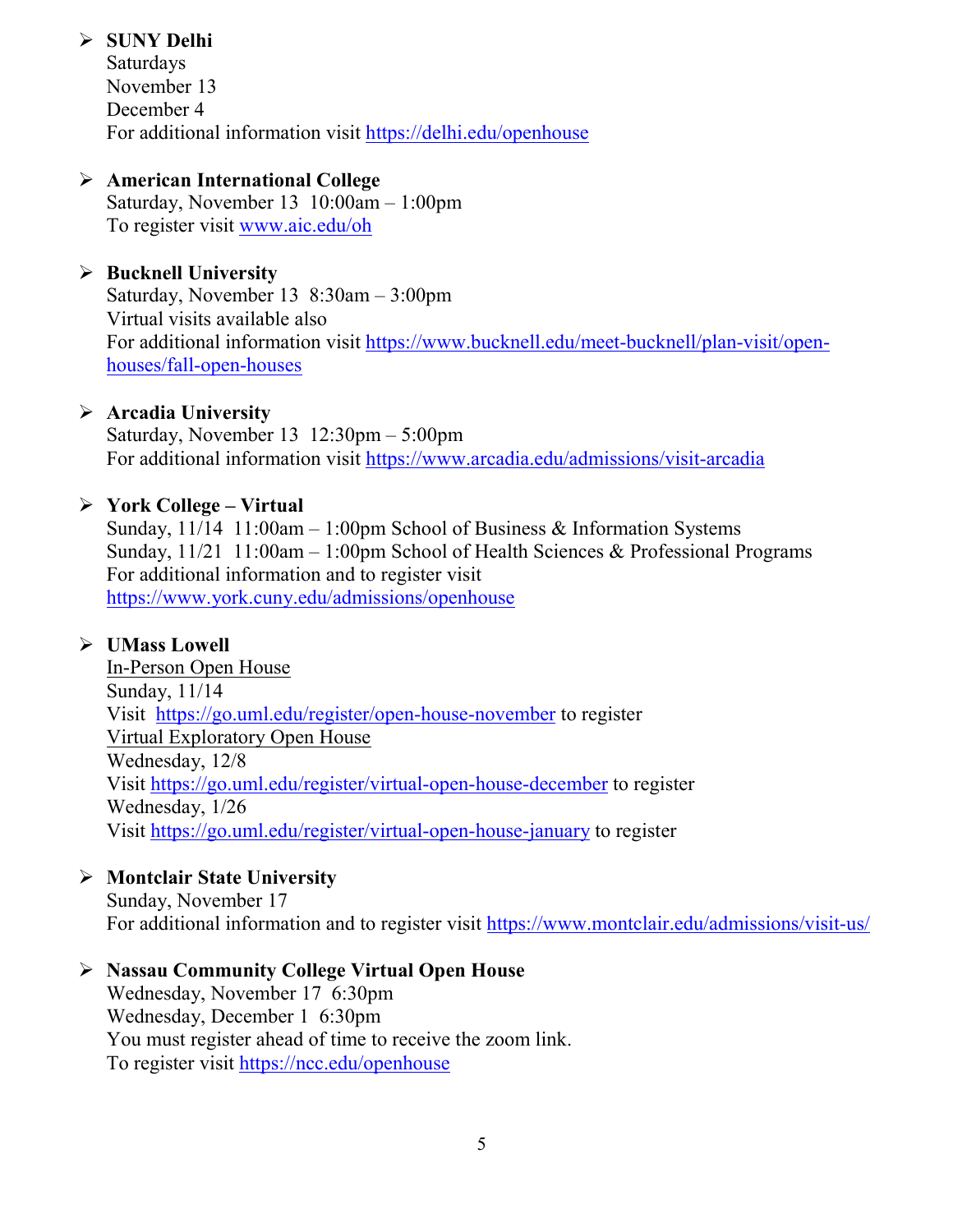### **Niagara University**

Many open house dates and various programs available in person and on-line. For a complete listing visit [https://apply.niagara.edu/portal/admission](https://apply.niagara.edu/portal/admission-events?utm_source=slate&utm_medium=email&utm_campaign=usnews_hs_email)[events?utm\\_source=slate&utm\\_medium=email&utm\\_campaign=usnews\\_hs\\_email](https://apply.niagara.edu/portal/admission-events?utm_source=slate&utm_medium=email&utm_campaign=usnews_hs_email)

# *VIRTUAL COLLEGE CAMPUS TOURS*

- $\triangleright$  Many colleges have registered with the following websites to provide students and families with virtual campus tours. Be sure to check them out!
	- o [www.campustours.com](http://www.campustours.com/)
	- o [www.youvisit.com](http://www.youvisit.com/)
	- o [www.ecampustours.com](http://www.ecampustours.com/)

# *COLLEGE FAIRS/SPECIAL PROGRAMS*

 **Western Suffolk Counselors' Association – Long Island Virtual College Fair** October 12 – November 30 Chat with admissions counselors at participating colleges on: Sunday, 11/14 2:00pm – 4:00pm Students can register by visiting<https://longislandcollegefairs.swoogo.com/Registration>

### **The Princeton Review SAT and ACT and AP Prep and Tutoring**

SAT and ACT Tests are around the corner! Don't miss the opportunity to register for virtual prep courses through our partnership with The Princeton Review.

 \*For complete course schedules, visit [www.princetonreview.com/huntingtonhs](http://www.princetonreview.com/huntingtonhs) or call (800) 2REVIEW. Huntington High School students receive a 30% discount off ALL Courses, including AP, SAT and ACT courses

### **University of Dayton – School of Engineering**

Explore Engineering Event Saturday, 11/13 11:00 am – 12:00 noon Optional campus tour To register visit [https://udayton.edu/engineering/k-12](https://udayton.edu/engineering/k-12-programs/explore_engineering/index.php?utm_campaign=admemc21&utm_source=tx&utm_medium=email&utm_content=ee) [programs/explore\\_engineering/index.php?utm\\_campaign=admemc21&utm\\_source=tx&utm\\_m](https://udayton.edu/engineering/k-12-programs/explore_engineering/index.php?utm_campaign=admemc21&utm_source=tx&utm_medium=email&utm_content=ee) [edium=email&utm\\_content=ee](https://udayton.edu/engineering/k-12-programs/explore_engineering/index.php?utm_campaign=admemc21&utm_source=tx&utm_medium=email&utm_content=ee) Extra Explore Engineering Morning Bonus Event 9:00 am Optional campus tour 10:00 am – 12:30 pm Parent/Student Resource Fair Networking and Lunch To register visit [https://udayton.edu/engineering/k-12-programs/extra](https://udayton.edu/engineering/k-12-programs/extra-exploring.php?utm_campaign=admemc21&utm_source=tx&utm_medium=email&utm_content=ee)[exploring.php?utm\\_campaign=admemc21&utm\\_source=tx&utm\\_medium=email&utm\\_content](https://udayton.edu/engineering/k-12-programs/extra-exploring.php?utm_campaign=admemc21&utm_source=tx&utm_medium=email&utm_content=ee)  $=$ ee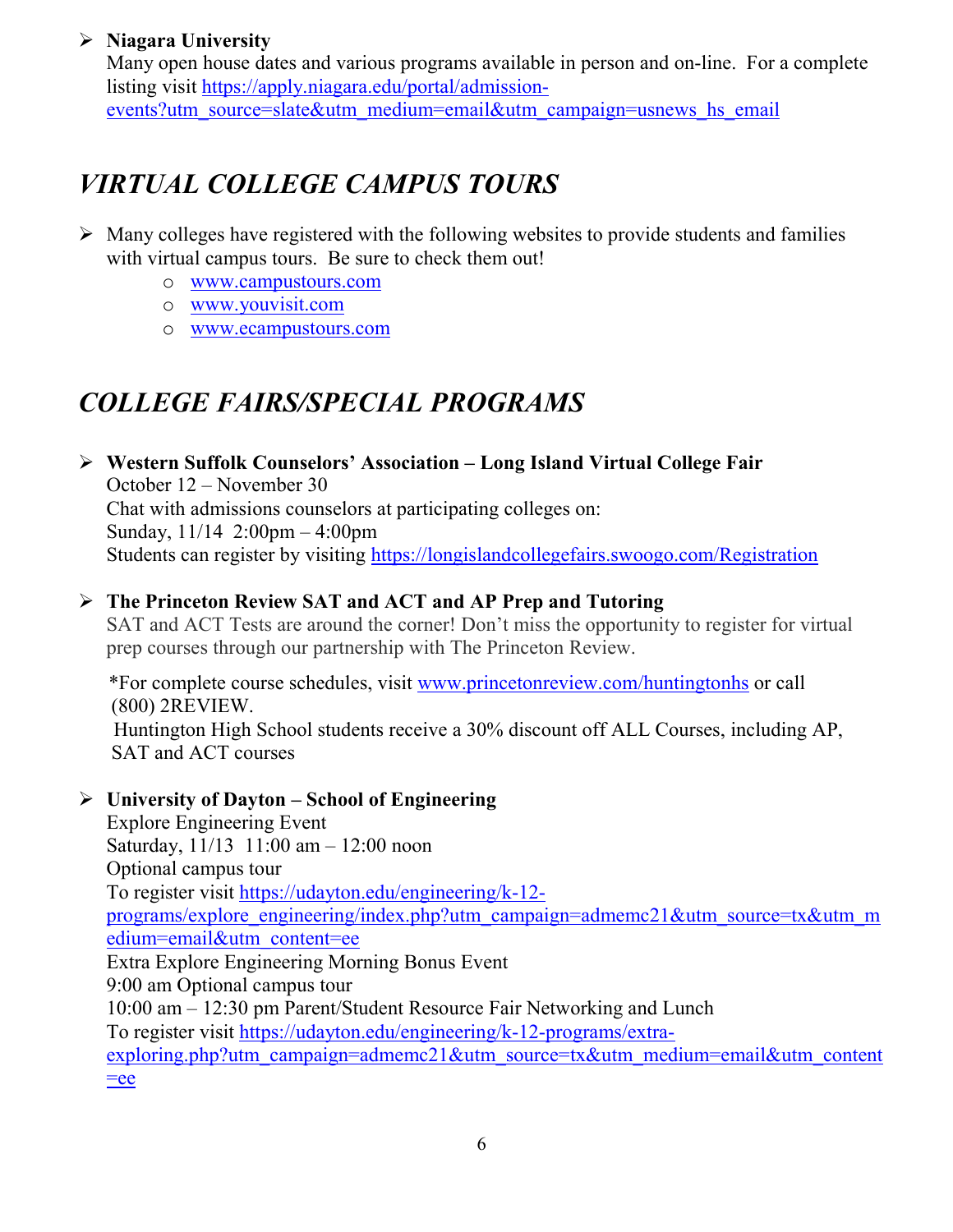**New York Urban League College and Career Fair** Saturday, 11/13 11am-3:30pm Denny Farrell Riverbank State Park 676 Riverside Drive, New York, NY 10031 To register visit [https://www.nyul.org/event-info/nyul-college-career-fair-](https://www.nyul.org/event-info/nyul-college-career-fair-2021?utm_source=New+York+Urban+League+-+General&utm_campaign=ed656bc543-EMAIL_CAMPAIGN_10_18_2021_CCFair_Students_02&utm_medium=email&utm_term=0_19c536785a-ed656bc543-112453722&ct=t(EMAIL_CAMPAIGN_10_18_2021_CCFair_Students_02))[2021?utm\\_source=New+York+Urban+League+-+General&utm\\_campaign=ed656bc543-](https://www.nyul.org/event-info/nyul-college-career-fair-2021?utm_source=New+York+Urban+League+-+General&utm_campaign=ed656bc543-EMAIL_CAMPAIGN_10_18_2021_CCFair_Students_02&utm_medium=email&utm_term=0_19c536785a-ed656bc543-112453722&ct=t(EMAIL_CAMPAIGN_10_18_2021_CCFair_Students_02)) [EMAIL\\_CAMPAIGN\\_10\\_18\\_2021\\_CCFair\\_Students\\_02&utm\\_medium=email&utm\\_term=0](https://www.nyul.org/event-info/nyul-college-career-fair-2021?utm_source=New+York+Urban+League+-+General&utm_campaign=ed656bc543-EMAIL_CAMPAIGN_10_18_2021_CCFair_Students_02&utm_medium=email&utm_term=0_19c536785a-ed656bc543-112453722&ct=t(EMAIL_CAMPAIGN_10_18_2021_CCFair_Students_02)) [\\_19c536785a-ed656bc543-](https://www.nyul.org/event-info/nyul-college-career-fair-2021?utm_source=New+York+Urban+League+-+General&utm_campaign=ed656bc543-EMAIL_CAMPAIGN_10_18_2021_CCFair_Students_02&utm_medium=email&utm_term=0_19c536785a-ed656bc543-112453722&ct=t(EMAIL_CAMPAIGN_10_18_2021_CCFair_Students_02)) [112453722&ct=t\(EMAIL\\_CAMPAIGN\\_10\\_18\\_2021\\_CCFair\\_Students\\_02\)](https://www.nyul.org/event-info/nyul-college-career-fair-2021?utm_source=New+York+Urban+League+-+General&utm_campaign=ed656bc543-EMAIL_CAMPAIGN_10_18_2021_CCFair_Students_02&utm_medium=email&utm_term=0_19c536785a-ed656bc543-112453722&ct=t(EMAIL_CAMPAIGN_10_18_2021_CCFair_Students_02))

### **SUNY: EOP Information Sessions**

Thursday, November 18 3pm, [https://engage.suny.edu/portal/eop\\_sessions?id=3ec34301-e061-](https://engage.suny.edu/portal/eop_sessions?id=3ec34301-e061-4f4e-b1db-333b64ef5fc1) [4f4e-b1db-333b64ef5fc1](https://engage.suny.edu/portal/eop_sessions?id=3ec34301-e061-4f4e-b1db-333b64ef5fc1) Thursday, December 16 3pm, [https://engage.suny.edu/portal/eop\\_sessions?id=9d71e98e-68b1-](https://engage.suny.edu/portal/eop_sessions?id=9d71e98e-68b1-421c-8fbe-6b90915ba08d) [421c-8fbe-6b90915ba08d](https://engage.suny.edu/portal/eop_sessions?id=9d71e98e-68b1-421c-8fbe-6b90915ba08d)

### **SUNY: Which SUNY are you?**

Wednesday, November 17 5:30pm, [https://engage.suny.edu/portal/which\\_suny\\_virtual?id=76941883-6783-43ee-8d5c](https://engage.suny.edu/portal/which_suny_virtual?id=76941883-6783-43ee-8d5c-a7f8d04633ab)[a7f8d04633ab](https://engage.suny.edu/portal/which_suny_virtual?id=76941883-6783-43ee-8d5c-a7f8d04633ab) Wednesday, December 15 5:30pm, [https://engage.suny.edu/portal/which\\_suny\\_virtual?id=1622a0c7-8128-4cd8-b040](https://engage.suny.edu/portal/which_suny_virtual?id=1622a0c7-8128-4cd8-b040-a0702589af91) [a0702589af91](https://engage.suny.edu/portal/which_suny_virtual?id=1622a0c7-8128-4cd8-b040-a0702589af91)

### **Drexel University**

Exploring Your Academic Interests Wednesday, November 17 6:00pm – 7:00pm For additional information visit [https://drexel.edu/undergrad/visit/webinars?utm\\_source=slate&utm\\_medium=email&utm\\_cam](https://drexel.edu/undergrad/visit/webinars?utm_source=slate&utm_medium=email&utm_campaign=app-prep-wkshp-counselors-gen) [paign=app-prep-wkshp-counselors-gen](https://drexel.edu/undergrad/visit/webinars?utm_source=slate&utm_medium=email&utm_campaign=app-prep-wkshp-counselors-gen)

### **Oberlin College & Conservatory**

Apply to the Fall Multicultural Visit Program for an all-expenses-paid trip to Oberlin College. December  $1 - 3$  (Virtual) No application deadline For additional information and to apply visit https://connect.oberlin.edu/register/mypapp\_2021

# *FINANCIAL AID/SCHOLARSHIPS*

### *CSS PROFILE (AVAILABLE 10/1/2021)*

If one of your colleges requires the CSS Profile, you must complete the profile online via [www.collegeboard.org](http://www.collegeboard.org/). The Profile assists colleges in awarding private scholarships and grants. The Profile can only be accessed online.

### *FAFSA Free Application for Federal Student Aid- (AVAILABLE 10/1/2021)*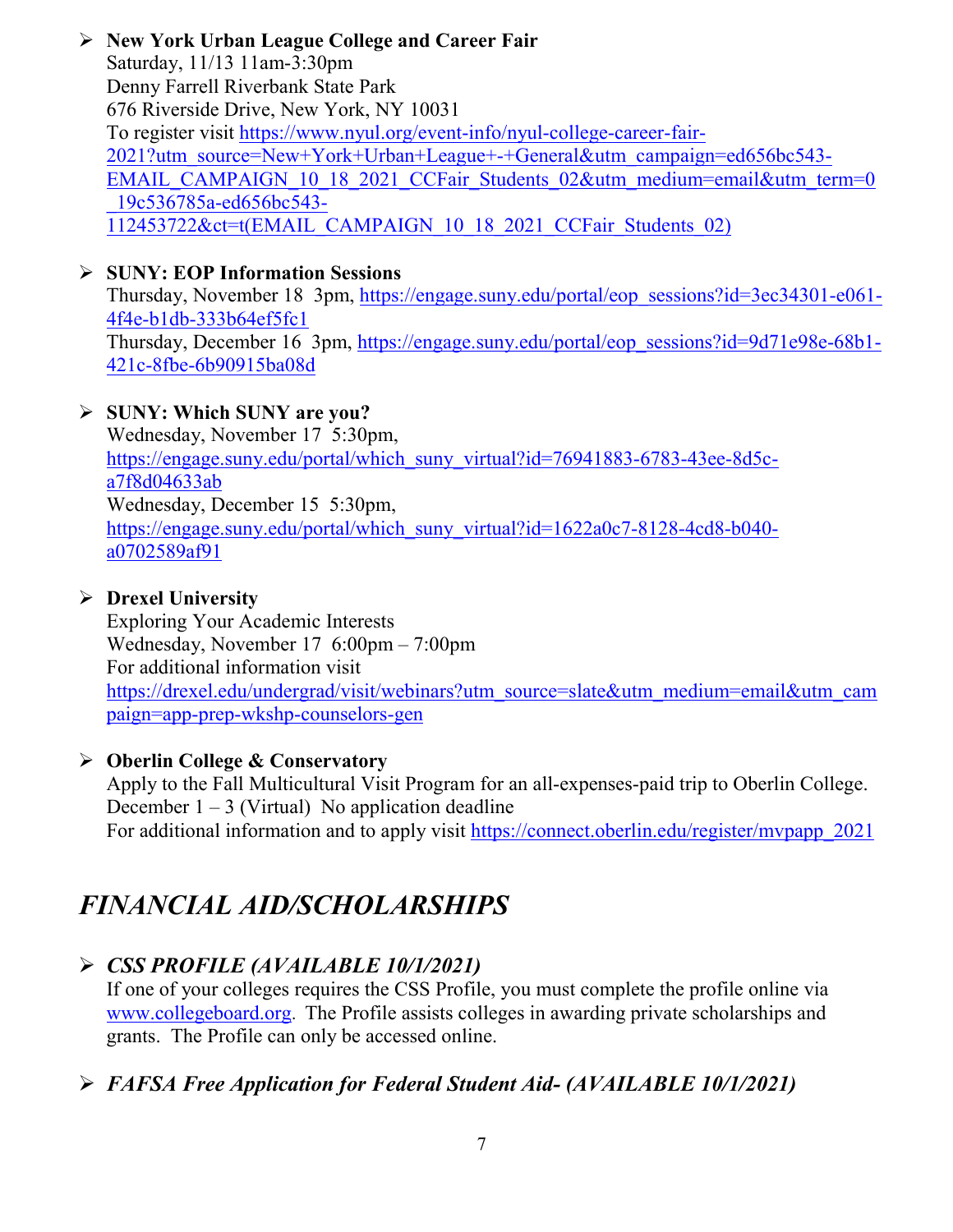- The FAFSA is the form used by all two- and four-year colleges, universities and career schools for the awarding of [federal student aid](http://studentaid.ed.gov/students/publications/student_guide/2010-2011/english/typesofFSA_grants.htm) and most state and college aid. Students should apply as soon as possible online via [www.fafsa.gov.](http://www.fafsa.gov/)
- Sign up for your **Federal Student Aid ID # NOW! Both Students and Parents need to have an FSA ID.** Visit [www.fsaid.ed.gov](http://www.fsaid.ed.gov/) to do so.

 **SUNY Suffolk Financial Aid Workshops – Several Dates Offered** For additional information and to register visit [https://forms.office.com/Pages/ResponsePage.aspx?id=rvKh7TI4jU6EyKUMKpxiL9ODNjm6h](https://forms.office.com/Pages/ResponsePage.aspx?id=rvKh7TI4jU6EyKUMKpxiL9ODNjm6hwZPo-wgbVOqGKBUMjAzWlFKQUxYMUpCVjBHRkJJOEU1TEhNUi4u) [wZPo-wgbVOqGKBUMjAzWlFKQUxYMUpCVjBHRkJJOEU1TEhNUi4u](https://forms.office.com/Pages/ResponsePage.aspx?id=rvKh7TI4jU6EyKUMKpxiL9ODNjm6hwZPo-wgbVOqGKBUMjAzWlFKQUxYMUpCVjBHRkJJOEU1TEhNUi4u)

### **SUNY FAFSA Completion Workshops**

- Time for Completion Tuesdays, November 16 6pm, <https://engage.suny.edu/register/?id=06fb703c-3cb5-476c-a5a1-37e73708f764>
- Time for Completion Tuesdays, November 23 6pm, <https://engage.suny.edu/register/?id=0cbd30b4-9963-4a5e-b449-679227431bde>
- Tiempo para completar tu solicitud para ayuda financier, November 30 6pm, <https://engage.suny.edu/register/?id=dcae4277-8088-4102-9693-e6bebf732455>

### **SUNY Financial Aid Workshop**

Monday 11/29 3:00pm Thursday 12/9 3:00pm Wednesday, 12/15 6:00pm To register visit [https://forms.office.com/Pages/ResponsePage.aspx?id=rvKh7TI4jU6EyKUMKpxiL9ODNjm6h](https://forms.office.com/Pages/ResponsePage.aspx?id=rvKh7TI4jU6EyKUMKpxiL9ODNjm6hwZPo-wgbVOqGKBUMjAzWlFKQUxYMUpCVjBHRkJJOEU1TEhNUi4u) [wZPo-wgbVOqGKBUMjAzWlFKQUxYMUpCVjBHRkJJOEU1TEhNUi4u](https://forms.office.com/Pages/ResponsePage.aspx?id=rvKh7TI4jU6EyKUMKpxiL9ODNjm6hwZPo-wgbVOqGKBUMjAzWlFKQUxYMUpCVjBHRkJJOEU1TEhNUi4u)

 **HESC – Higher Education Services Corporation – Virtual FAFSA Completion Workshop** Thursday, November 18 3:00pm – 7:00pm To register visit [StartHereGetThere.ny.gov/events.](https://startheregetthere.ny.gov/events)

### **HBCU/FAFSA Workshop**

November  $14<sup>th</sup>$ , 4-5:30 pm Representatives from many HBCUs will be in attendance and students will have the opportunity to participate in a comprehensive review of the FAFSA Register via, [http://licc2021hbcu.eventbrite.com](http://licc2021hbcu.eventbrite.com/)

#### **Scholarships.com**

Register today at [www.scholarships.com](http://www.scholarships.com/) to receive **FREE** scholarship information

### **Fastweb.com**

Register today at [www.fastweb.com](http://www.fastweb.com/) to receive **FREE** scholarship information.

### **My College Dollars**

Register today at [www.mycollegedollars.com](http://www.mycollegedollars.com/) to receive **FREE** scholarship information.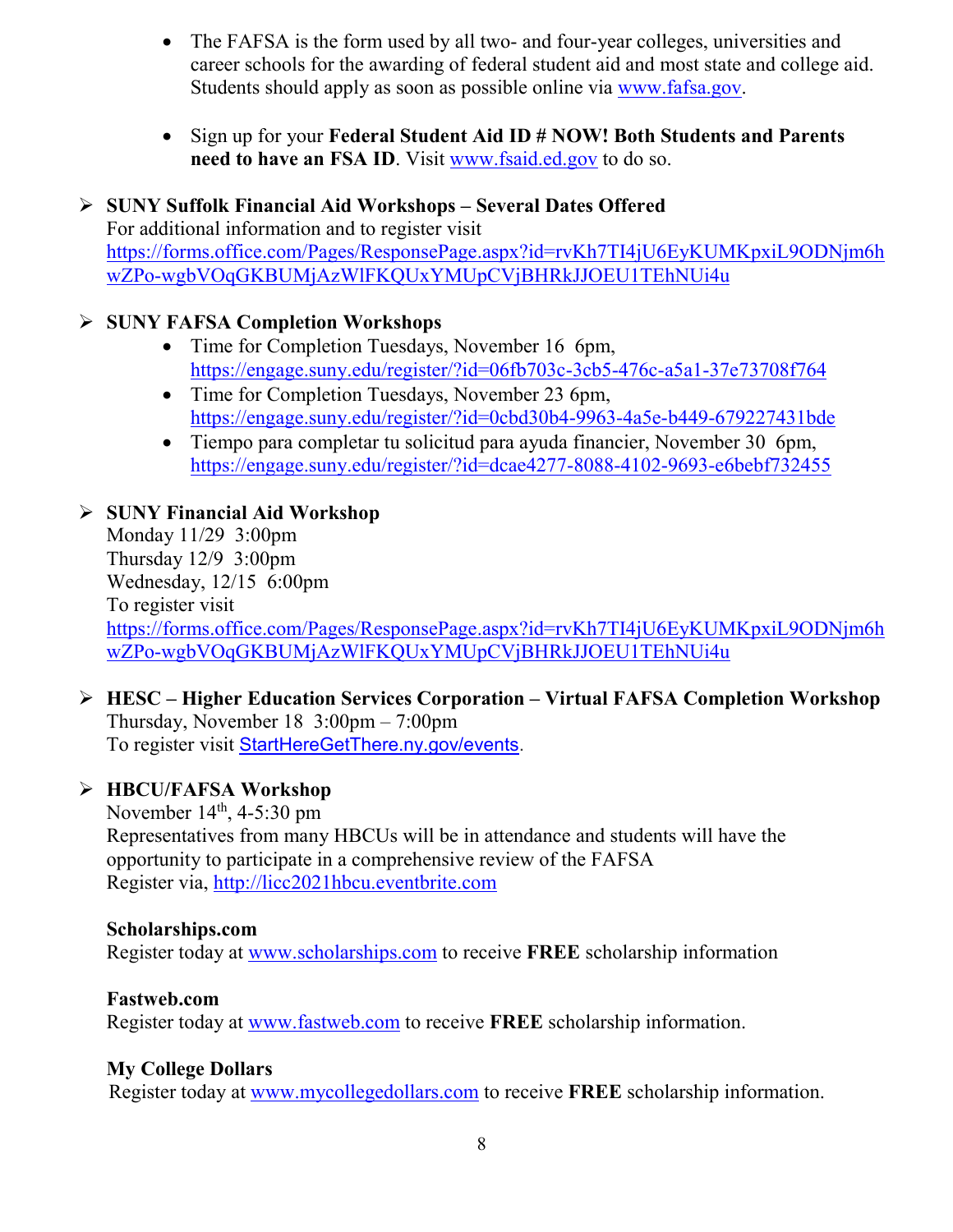### **Scholarships**

 Visit the websites below for scholarship opportunities: [www.connections101.com](http://www.connections101.com/) [www.scholarships4students.com](http://www.scholarships4students.com/) [www.fastweb.com](http://www.fastweb.com/) [www.scholarshipexperts.com](http://www.scholarshipexperts.com/) [www.scholarships.com](http://www.scholarships.com/) [www.finaid.org](http://www.finaid.org/)

### **NYS Regents Awards for Children of Deceased and Disabled Veterans**

Provides \$450 per year to students whose parent(s) served in the U.S. Armed Forces during specified periods of war or national emergency and, as a result of service, either died, suffered a 40% or more disability, was classified as missing in action, or was a prisoner of war. The veteran must currently be a New York State resident or have been a New York State resident at the time of death or classification as missing in action. For additional information visit <https://www.hesc.ny.gov/pay-for-college/military-corner.html>

### **NYS Military Enhanced Recognition Incentive and Tribute (MERIT)**

The Military Enhanced Recognition Incentive and Tribute (MERIT) Scholarship provides financial aid to children, spouses and financial dependents of members of the United States Armed Forces or state organized militia who, at any time on or after August 2, 1990, while New York State residents, died or became severely and permanently disabled while performing their military duties, whether in combat or not. For additional information visit <https://www.hesc.ny.gov/pay-for-college/military-corner.html>

### **NYS STEM Incentive Program**

Provides full SUNY or CUNY tuition scholarship for top 10 percent of NYS high school students if pursuing STEM degree and work in a STEM field in NYS for 5 years. For additional information visit [www.hesc.ny.gov](http://www.hesc.ny.gov/)

### **NYS Math & Science Teaching Incentive Scholarship**

Offered for students to pursue careers in secondary math and science teachers. For more information visit [www.hesc.ny.gov](http://www.hesc.ny.gov/)

### **NYS Teacher Education Assistance for College and Higher Education (TEACH) Grant** Grants up to \$4,000.00 per year to students in exchange for service at public or private elementary or secondary schools that serve students from low-income families. For more information visit [www.hesc.ny.gov](http://www.hesc.ny.gov/)

### **NYS Tuition Assistance Program (TAP)**

Helps eligible NY residents pay tuition at approved schools in NYS. Annual TAP awards can be up to \$5,665.00. Because TAP is a grant – it does not have to be paid back. For additional information visit [www.hesc.ny.gov/tap](http://www.hesc.ny.gov/tap)

### **NYS Excelsior Scholarship**

The program covers tuition for eligible SUNY and CUNY students whose families who earn \$125,000. For additional information visit [www.hesc.ny.gov/](http://www.hesc.ny.gov/)excelsior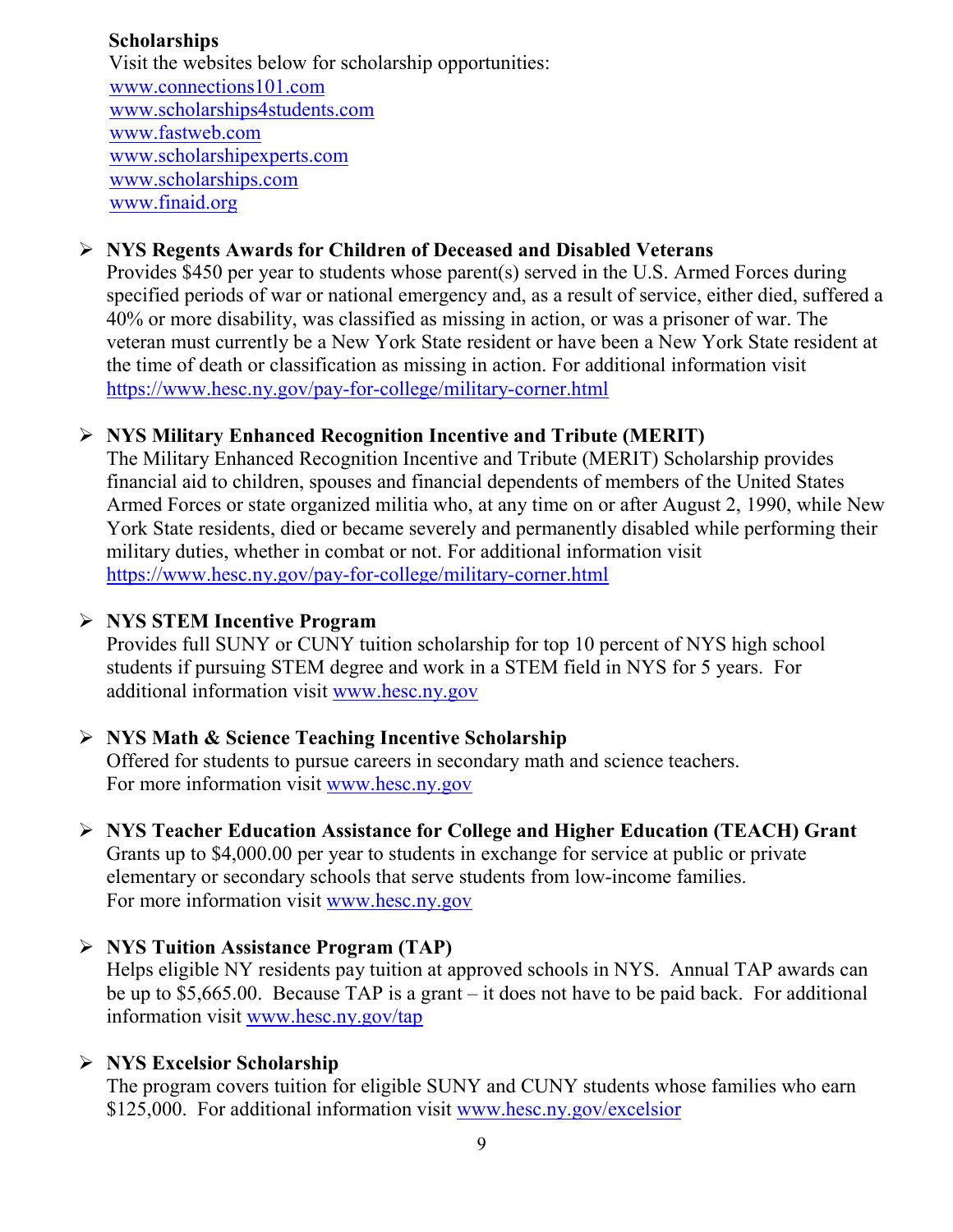### **NYS Dream Act**

The Senator Jose Peralta NYS DREAM Act (DREAM Act) allows undocumented and other eligible students to apply for New York State financial aid. Students who meet the NYS DREAM Act's eligibility requirements for high school attendance, high school completion, instate SUNY or CUNY tuition, and citizenship or immigration status will be able to apply for one or more NYS student financial aid programs. For additional information visit [www.hesc.ny.gov/dream](http://www.hesc.ny.gov/dream)

### **NYS Enhanced Tuition Award**

This program enables NY students attending private not-for-profit colleges in NY to receive financial assistance to complete their college degree. The program provides a maximum award of \$6,000, requires participating private colleges to provide a match and freeze student tuition for the duration of the award – maximizing the financial benefit to the student. For additional information visit [www.hesc.ny.gov](http://www.hesc.ny.gov/)

### **Scholarship Opportunities for African American Students**

 For Additional information visit [www.scholarshiplibrary.com/index\\_php?title=Category:African\\_American&pageuntil=CSF-](http://www.scholarshiplibrary.com/index_php?title=Category:African_American&pageuntil=CSF-%20%20%20McCall+Educational+Foundation#mw-pages)[McCall+Educational+Foundation#mw-pages](http://www.scholarshiplibrary.com/index_php?title=Category:African_American&pageuntil=CSF-%20%20%20McCall+Educational+Foundation#mw-pages)

### **College Board Scholarship Opportunities**

Various scholarship opportunities available. For additional information visit [https://opportunity.collegeboard.org/home?SFMC\\_cid=EM383801&rid=47436562](https://opportunity.collegeboard.org/home?SFMC_cid=EM383801&rid=47436562)

### **Boston University Board of Trustee Scholarship Opportunity**

We are pleased to announce the 46th annual Boston University Trustee Scholarship Competition. For more than four decades, the Boston University Trustee Scholars Program has attracted students with outstanding academic ability from around the world. Trustee Scholars rank at the top of their classes and demonstrate exceptional leadership in their schools and communities. Scholarship recipients are selected by a faculty committee from a competitive pool of applicants after rigorous review. The Trustee Scholarship covers full undergraduate tuition plus orientation and mandatory undergraduate student fees for four years. To be considered, students must submit their application for admission with one Trustee Scholarship essay by **December 1, 2021**. More information about the Trustee Scholarship can be found by visiting [https://www.bu.edu/admissions/tuition-aid/scholarships-financial-aid/first-year](https://www.bu.edu/admissions/tuition-aid/scholarships-financial-aid/first-year-merit/trustee/?j=151414&sfmc_sub=6082702&l=205_HTML&u=4296959&mid=514005790&jb=9)[merit/trustee/?j=151414&sfmc\\_sub=6082702&l=205\\_HTML&u=4296959&mid=514005790&](https://www.bu.edu/admissions/tuition-aid/scholarships-financial-aid/first-year-merit/trustee/?j=151414&sfmc_sub=6082702&l=205_HTML&u=4296959&mid=514005790&jb=9)  $ib=9$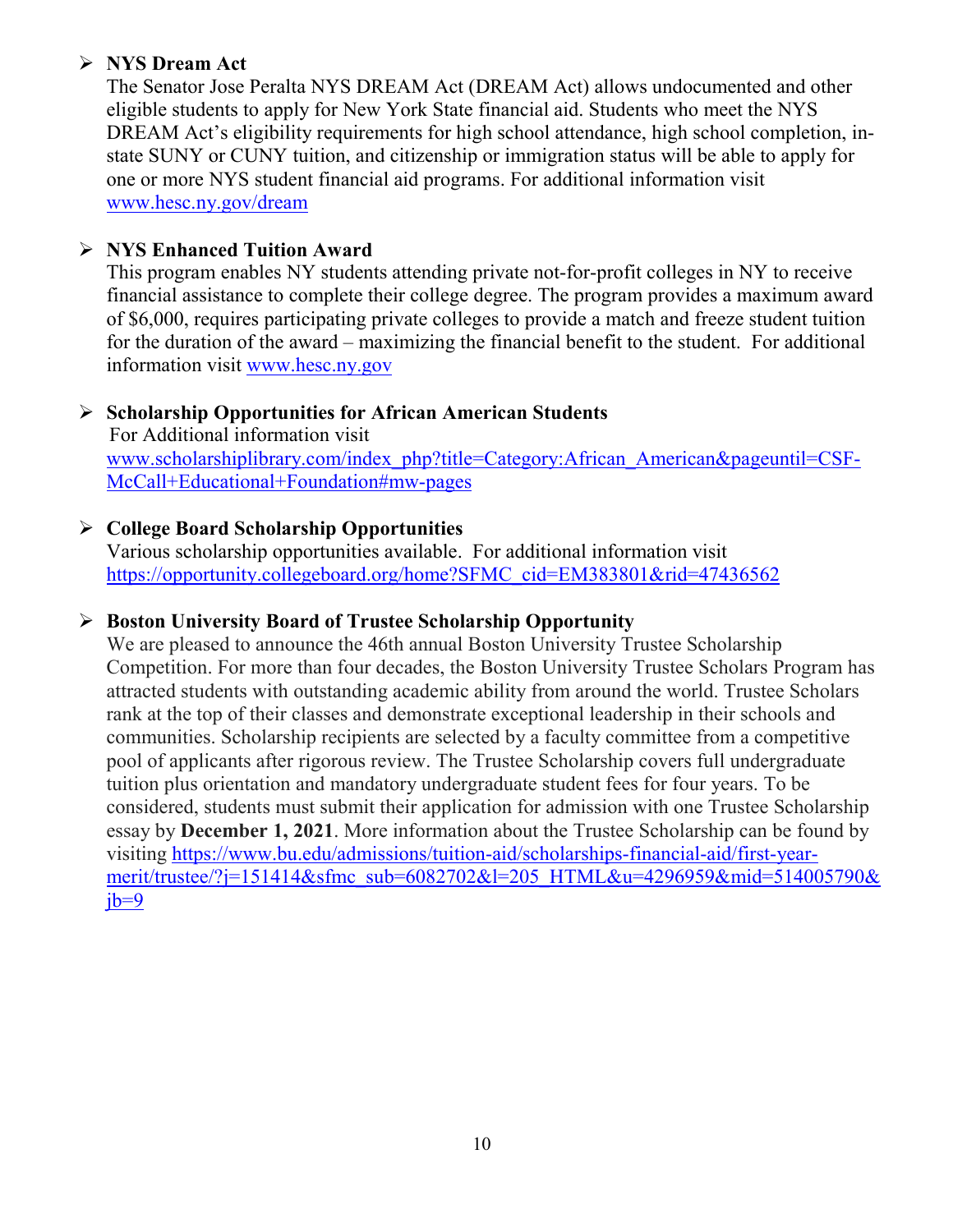

# *La Oficina de Universidad Friday Flyer 12 de Noviembre de 2021*

#### **Estudiantes de grado 12:**

- Únase al aula de Google de College Office lo antes posible si aún no lo ha hecho. El código de la clase es: **gpnvrjt**. Una vez conectado, encontrará una gran cantidad de material a su disposición, desde guías prácticas, videos útiles y documentos, así como una lista de las próximas visitas a universidades virtuales programadas solo para estudiantes de Huntington High School.
- Como recordatorio, asegúrese de registrarse en la cuenta Remind de la Clase de Orientación de 2022 con el código de clase **@ 8d27kc** para que reciba mensajes importantes del Departamento de Orientación. Además, inicie sesión en su cuenta de Naviance y asegúrese de que la dirección de correo electrónico que aparece sea su correo electrónico personal. ¡Su dirección de correo electrónico de HUFSD no es un correo electrónico activo y sin su dirección de correo electrónico personal no recibirá mensajes importantes de Guidance!

#### **Estudiantes de grado 11**:

- Únase al aula de Google de la Oficina de Universidad lo antes posible si aún no lo ha hecho. El código de la clase es: **jilda7q**. Una vez conectado, encontrará una gran cantidad de material a su disposición, desde guías prácticas, videos útiles y documentos, así como una lista de las próximas visitas a universidades virtuales programadas solo para estudiantes de Huntington High School.
- Como recordatorio, asegúrese de registrarse en la cuenta Remind de la Clase de Consejería de 2023 con el código de clase **@mrsbrunon** para que reciba mensajes importantes del Departamento de Consejería. Además, inicie sesión en su cuenta de Naviance y asegúrese de que la dirección de correo electrónico que aparece sea su correo electrónico personal. ¡Su dirección de correo electrónico de HUFSD no es un correo electrónico activo y sin su dirección de correo electrónico personal no recibirá mensajes importantes de Guidance!

# *PRÓXIMOS EVENTOS*

 **3 de noviembre de 2021:** Noche de finalización de FAFSA, 7 p.m. a través de ZOOM (el enlace se compartirá en breve)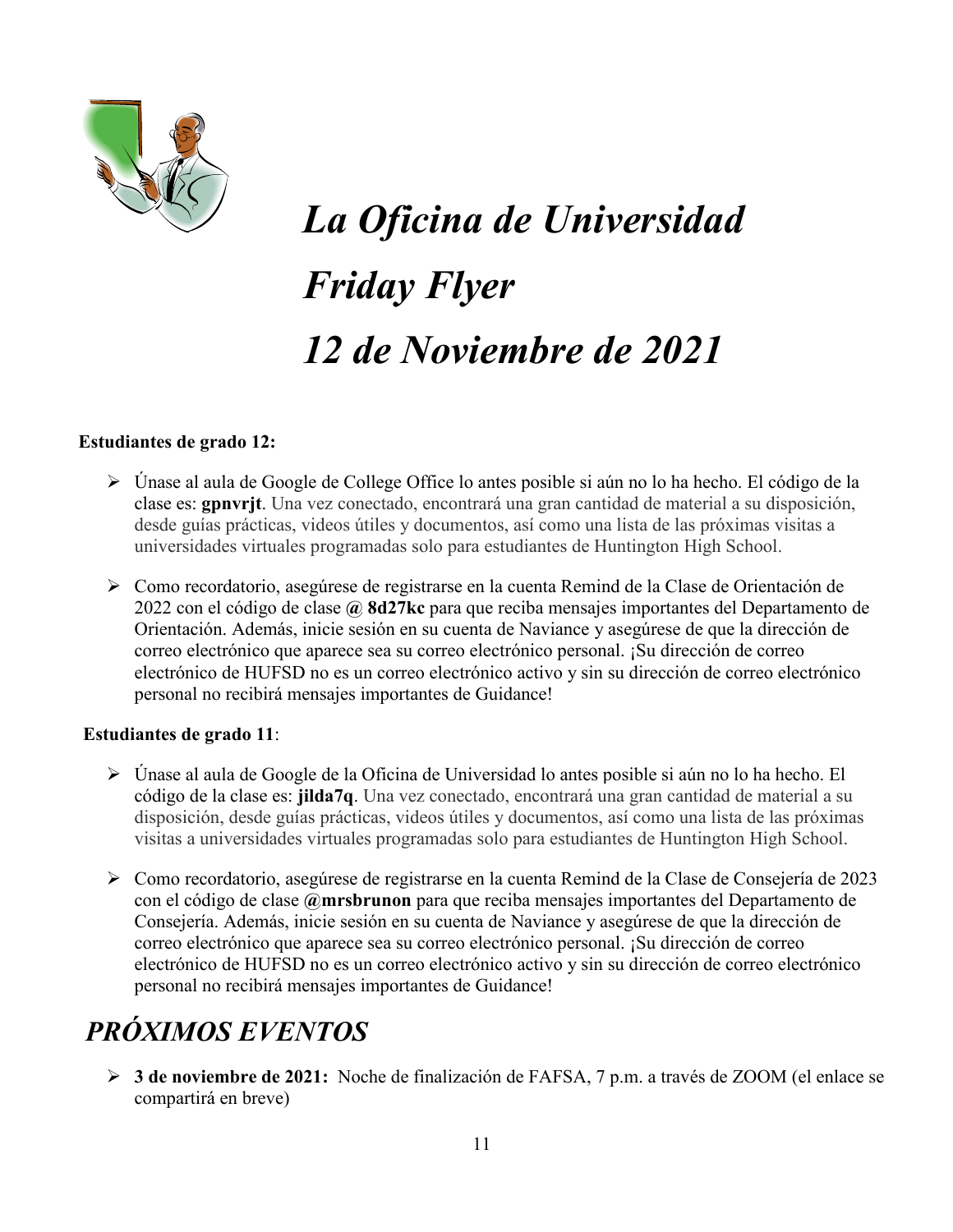# *PRÓXIMAS PRUEBAS ESTANDARIZADAS*

### **Fechas de los exámenes SAT y de las pruebas de materias (fechas límite de inscripción)**

| 4 de diciembre | inscribirse antes del 4 de noviembre (11/23 con el cargo por demora) |
|----------------|----------------------------------------------------------------------|
| 12 de marzo    | inscribirse antes del 11 de febrero (3/1 con el cargo de demora)     |
| 7 de mayo      | inscribirse antes del 8 de abril (4/26 con el cargo de demora)       |
| 4 de junio     | inscribirse antes del 5 de mayo (5/25 con el cargo de demora)        |

Para registrarse: [www.collegeboard.org](http://www.collegeboard.org/)

### **Fechas de los exámenes ACT (plazos de inscripción)**

| 11 de diciembre | inscríbase antes del 5 de noviembre (11/19 con el cargo por demora) |
|-----------------|---------------------------------------------------------------------|
| 12 de febrero   | inscríbase antes del 7 de enero (1/21 con el cargo por demora)      |
| 2 de abril      | inscríbase antes del 25 d febrero (3/11 con el cargo por demora)    |
| 11 de junio     | inscríbase antes del 6 de mayo (5/20 con el cargo por demora)       |
| 16 de julio     | inscríbase antes del 17 de junio (6/4 con el cargo por demora)      |
|                 | *** No ACT de julio disponible en NY ***                            |

Para registrarse: [www.actstudent.org](http://www.actstudent.org/)

# *Decisión de Admisión a la Universidad Instantánea (Virtual)*

Estudiantes que son elegibles pueden solicitar varias universidades **GRATIS**, reunirse con los consejeros de admisión y recibir (en casi todos los casos) inmediatamente una decisión de admisión. Favor de ver a la Sra. Walsh para mas información sobre criterio de elegibilidad e inscripción.

- $\triangleright$  Hofstra University, 16 de Noviembre, 3-5pm
- $\triangleright$  St. Joseph's College 18 de Noviembre 3-5pm
- LIU Post, 30 de Noviembre 3-5pm
- $\triangleright$  Suffolk County Community College, 8 y 15 de Diciembre 3-5pm

### *Visitas de representantes de admisión a la universidad virtual*

Se alienta a los estudiantes de grados 11 y 12 con interés en cualquiera de las siguientes universidades a que se registren para la reunión virtual de admisión que será organizada por el consejero de admisión de la universidad. Simplemente inicie sesión en su cuenta de Naviance y desplácese por la lista de universidades en la sección Novedades. Haga clic en más información y luego regístrese (esquina superior derecha). Una vez registrado, recibirá un correo electrónico de recordatorio cinco días antes de la reunión virtual. Los estudiantes que no se preinscriban todavía pueden asistir a la reunión virtual. El código de la reunión (a través de ZOOM o Google Meet, según la preferencia de la universidad) estará disponible 15 minutos antes de la reunión y se puede encontrar en Naviance, siguiendo los pasos anteriores.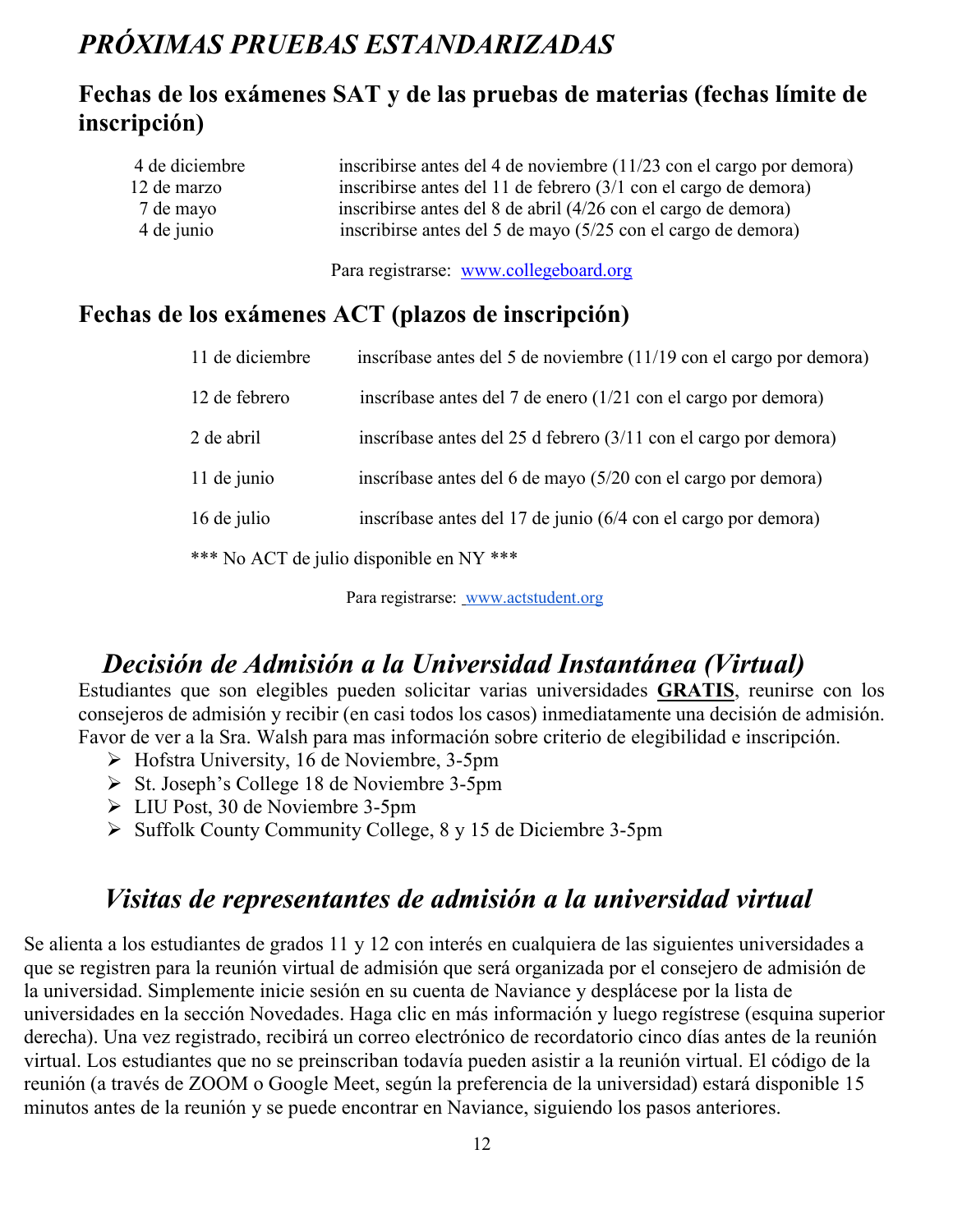| Fecha    | <b>Comienzo</b>   | Fin       | <b>Universidad</b>                      |
|----------|-------------------|-----------|-----------------------------------------|
| 11/12/21 | $3:00$ pm         | $3:45$ pm | <b>Clarkson University</b>              |
| 11/16/21 | $3:00$ pm         | $3:45$ pm | University of Maine                     |
| 11/16/21 | $4:00 \text{ pm}$ | $4:45$ pm | D'Youville College                      |
| 11/17/21 | $3:00$ pm         | $3:45$ pm | <b>Suffolk County Community College</b> |
| 11/19/21 | $3:00$ pm         | $3:45$ pm | <b>SUNY ESF</b>                         |
| 11/22/21 | $3:00$ pm         | $3:45$ pm | <b>SUNY Purchase</b>                    |
| 12/6/21  | $4:00$ pm         | $4:45$ pm | <b>Nassau Community College</b>         |

# *SESIONES INFORMATIVAS*

### • **SUNY Upstate Virtual Info Sessions**

Terapia de Radiacion, UltraSound, Ciencias de Laboratorio Clinico, Respiratory Therapy, Medical Imaging/Radiology, Virtual RN, Virtual Upstate Native Pre-Admission Workshop, Physical Therapy, 3+3 Doctor of Physical Therapy, Medical School Advisement Session For dates and additional information visit<https://engage.upstate.edu/portal/virtual-events>

### • **University of Massachusetts – Boston** Dias de vistazo – Casi todos los sábados durante el semestre de otoño y sesiones de información/recorridas del campus durante la semana Para información adicional visite<https://admissions.umb.edu/freshman-students>

### **Universidad de Chicago**

Sesiones informativas virtuales y en persona Visitas virtuales y en persona Para obtener información adicional, visite <https://collegeadmissions.uchicago.edu/visit>

### **Tulane University at Nassau County Museum of Art**

Hay muchos programas disponibles. Para información adicional visite <https://admission.tulane.edu/virtual-visiting>

### • **University de Virginia**

Sesión de Información de la Escuela de Arquitectura Miércoles, 12/1 6:00pm – 7:00pm Para información adicional y para inscribirse visite <https://www.arch.virginia.edu/events/ugrad-info-sessions-and-tours-fall-2021>

### **The Cooper Union**

Irwin S. Chanin Escuela de Arquitectura Escuela de Arte Albert Nerken Escuela de Ingeniería Ofertas de varias fechas y programas. Para información adicional visite [www.connect.cooper.edu/portal/cooper-events](http://www.connect.cooper.edu/portal/cooper-events)

### **Bryant University**

13 de Noviembre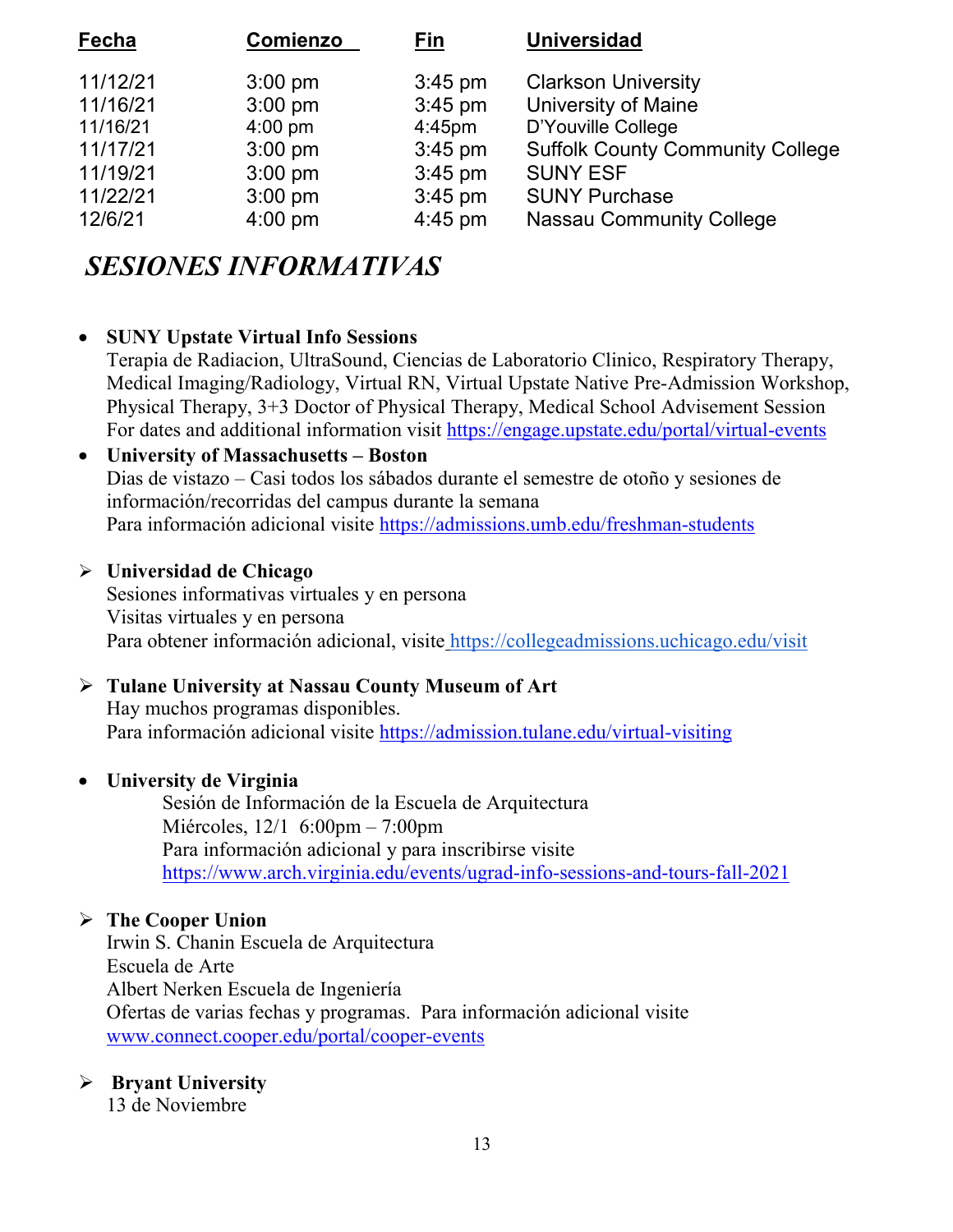Inscribase a<https://explore.bryant.edu/portal/fallopenhouse>

### **St. John Fisher College**

Sabado, 13 de Noviembre Sabado, 22 de Enero Para información adicional visite<https://go.sjfc.edu/visitfisher>

### **Five Towns College**

Sábado, 13 de Noviembre 10:00am – 12:00pm Para inscribirse visite <https://www.ftc.edu/virtual/>

### **SUNY Morrisville**

13 de noviembre 4 de diciembre Para obtener información adicional, visite, <https://www.morrisville.edu/open-house>

### **James Madison University**

13 de noviembre - En el campus Para obtener información adicional, visite [www.jmu.edu/openhouses](http://www.jmu.edu/openhouses)

### **UMass Lowell**

Domingdo, 11/14 Visite <https://go.uml.edu/register/open-house-november> para registrarse Casa Abierta Explorativa Vrtual Miercoles, 12/8 Visite<https://go.uml.edu/register/virtual-open-house-december> para registrarse Miercoles, 1/26 Visite<https://go.uml.edu/register/virtual-open-house-january> para registrarse

### **Niagara University**

Hay muchas casas abiertas y varios programas disponibles en persona o en línea. Para una lista completa visite [https://apply.niagara.edu/portal/admission](https://apply.niagara.edu/portal/admission-events?utm_source=slate&utm_medium=email&utm_campaign=usnews_hs_email)[events?utm\\_source=slate&utm\\_medium=email&utm\\_campaign=usnews\\_hs\\_email](https://apply.niagara.edu/portal/admission-events?utm_source=slate&utm_medium=email&utm_campaign=usnews_hs_email)

### **Universidad de Bucknell**

Sábado 13 de noviembre 8:30 am - 3:00 pm Visitas virtuales disponibles también Para obtener información adicional, visite [https://www.bucknell.edu/meet-bucknell/plan](https://www.bucknell.edu/meet-bucknell/plan-visit/open-houses/fall-open-houses)[visit/open-houses/fall-open-houses](https://www.bucknell.edu/meet-bucknell/plan-visit/open-houses/fall-open-houses)

### **Arcadia University**

Sábado, 13 de Noviembre 12:30pm – 5:00pm Para información adicional visite <https://www.arcadia.edu/admissions/visit-arcadia>

### **Vaughn College**

13 de Noviembre Para informacion adicional y para registrarse visite [https://meetthefutureyou.com](https://meetthefutureyou.com/)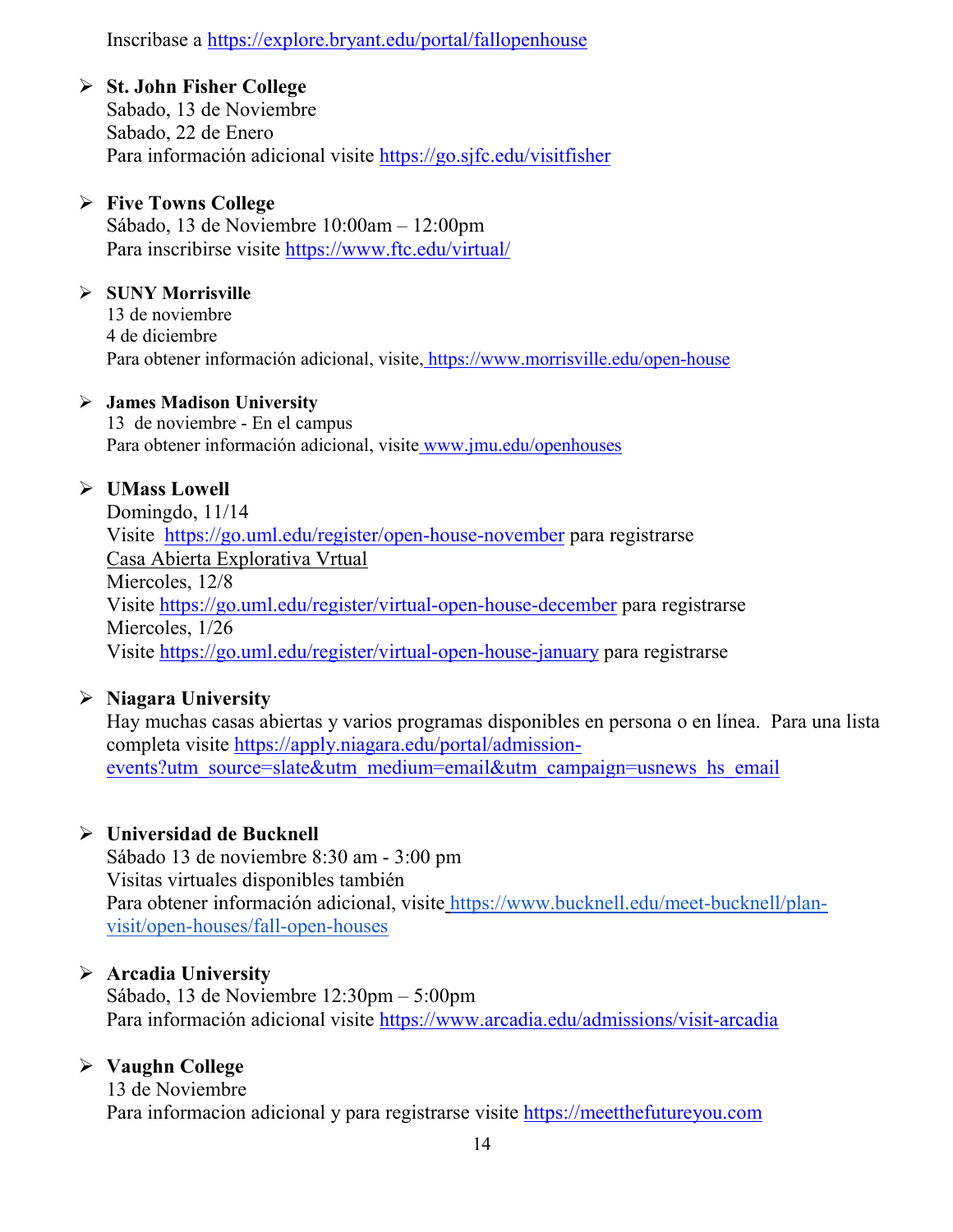### **SUNY Delhi**

Sabados 13 de Noviembre 4 de Diciembre Para informacion adicional visit[ehttps://delhi.edu/openhouse](https://delhi.edu/openhouse)

### **Universidad de Scranton**

7 de noviembre Para obtener información adicional, visite [www.scranton.edu/openhouse](http://www.scranton.edu/openhouse)

### **SUNY Brockport**

13 de noviembre Inscríbase hoy a [www.apply.brockport.edu/portal/openhouse2021](http://www.apply.brockport.edu/portal/openhouse2021)

### **Montclair State University**

Domingo, 17 de Noviembre Para información adicional visite<https://www.montclair.edu/admissions/visit-us/>

### **SUNY Morrisville**

17 de Noviembre Para inscribirse visite [https://admissions.morrisville.edu/register/?id=7bb34834-2fe9-456f](https://admissions.morrisville.edu/register/?id=7bb34834-2fe9-456f-a1a9-6080bd924a9d)[a1a9-6080bd924a9d](https://admissions.morrisville.edu/register/?id=7bb34834-2fe9-456f-a1a9-6080bd924a9d)

### **Mitchell College**

13 de Noviembre Para mas información y para inscribirse visite<https://mitchell.edu/visit-us/>

### **SUNY Cortland**

Jueves, 11 de Noviembre Para saber más e inscribirse visite [www.cortland.edu/visit](http://www.cortland.edu/visit)

### **University of Dayton**

Domingo, 7 de Noviembre Para información adicional visite [www.admission.udayton.edu/openhouse](http://www.admission.udayton.edu/openhouse)

### **SUNY Plattsburgh**

Sabado, 13 de Noviembre Para información adicional visite [https://www.plattsburgh.edu/admissions/visit/open](https://www.plattsburgh.edu/admissions/visit/open-house.html)[house.html](https://www.plattsburgh.edu/admissions/visit/open-house.html)

### **SUNY Canton**

13 de Noviembre Para mas información y para inscribirse visite [www.canton.edu/openhouse/](http://www.canton.edu/openhouse/)

### **SUNY Potsdam**

Sábado 13 de Noviembre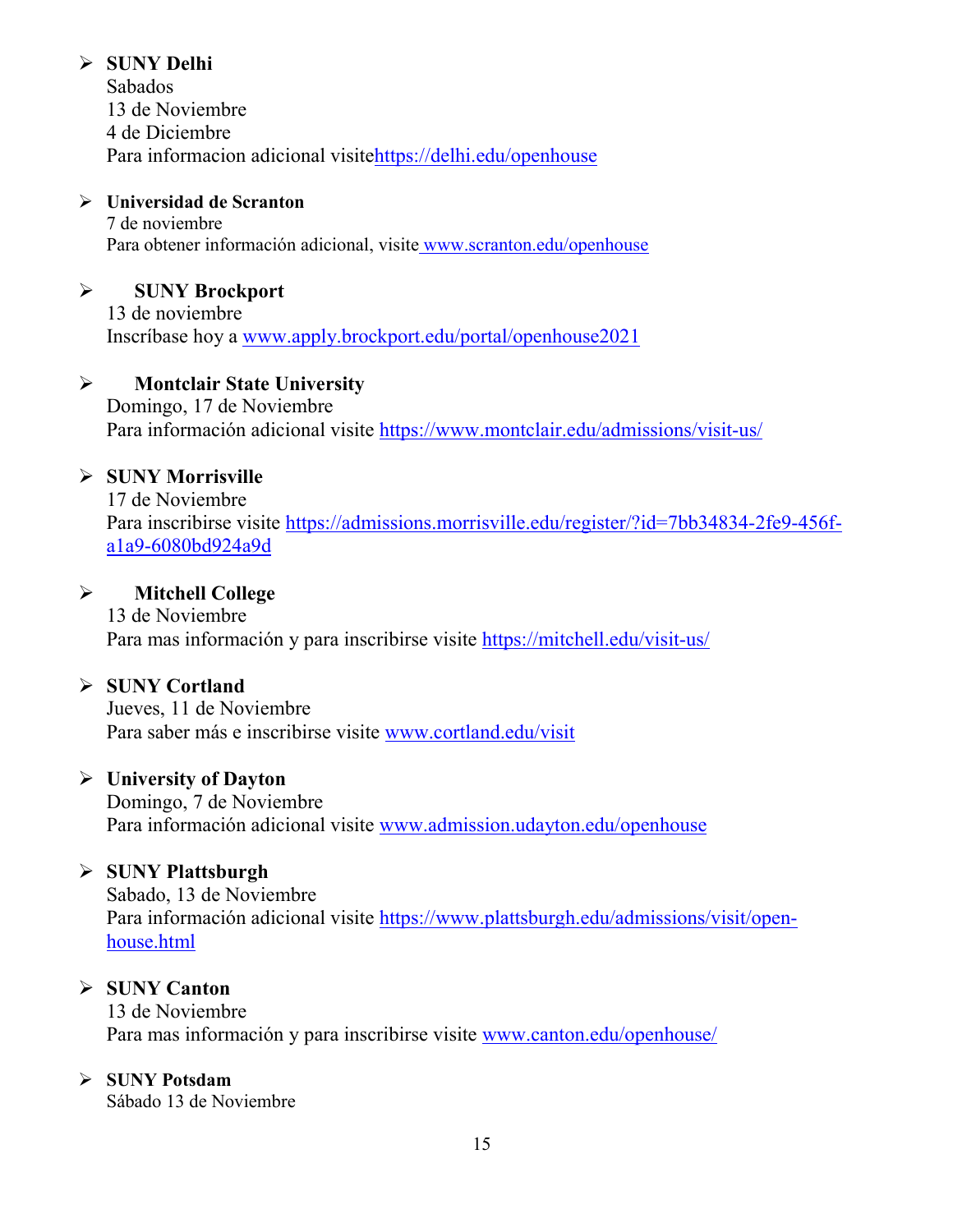Para obtener información adicional, visite [www.potsdam.edu](http://www.potsdam.edu/)

- **American International College** Sábado, 13 de Noviembre 10:00am – 1:00pm Para inscribirse visite [www.aic.edu/oh](http://www.aic.edu/oh)
- **Nassau Community College Virtual Open House** Miercoles, 17 de Noviembre 6:30pm Miercoles, 1 de Diciembre 6:30pm Debe registrarse de antemano para recibir el enlace de zoom. Para inscribirse visite <https://ncc.edu/openhouse>
- **York College – Virtual** Domingo, 11/14 11:00am – 1:00pm Escuela de Empresas y Sistemas de Información Domingo, 11/21 11:00am – 1:00pm Escuela de Ciencias de Salud y Programas Profesionales Para más información y para inscribirse visite <https://www.york.cuny.edu/admissions/openhouse>

# *EXCURSIONES VIRTUALES AL CAMPUS UNIVERSITARIO*

- $\triangleright$  Muchas universidades se han registrado en los siguientes sitios web para ofrecer a los estudiantes y sus familias recorridos virtuales por el campus. ¡Asegúrate de echarles un vistazo!
	- o [www.campustours.com](http://www.campustours.com/)
	- o [www.youvisit.com](http://www.youvisit.com/)
	- o [www.ecampustours.com](http://www.ecampustours.com/)

# *FERIAS UNIVERSITARIAS / PROGRAMAS ESPECIALES*

 **Western Suffolk Counselors' Association – Feria de Universidad Virtual de Long**  12 de octubre a 30 de noviembre Hable con consejeros de admisión de universidades participantes en: Domingo, 14 de Noviembre 2:00pm – 4:00pm Estudiantes pueden inscribirse visitando <https://longislandcollegefairs.swoogo.com/Registration>

• **The Princeton Review Tutoría y Preparación para los exámenes de SAT and ACT y AP**  Los exámenes de SAT and ACT están a la vuelta de la esquina. No se pierda esta oportunidad para inscribirse a los cursos de preparación virtuales por medio de nuestra relación con The Princeton Review.

 \*Para el horario complete de cursos, visite [www.princetonreview.com/huntingtonhs](http://www.princetonreview.com/huntingtonhs) o llame (800) 2REVIEW.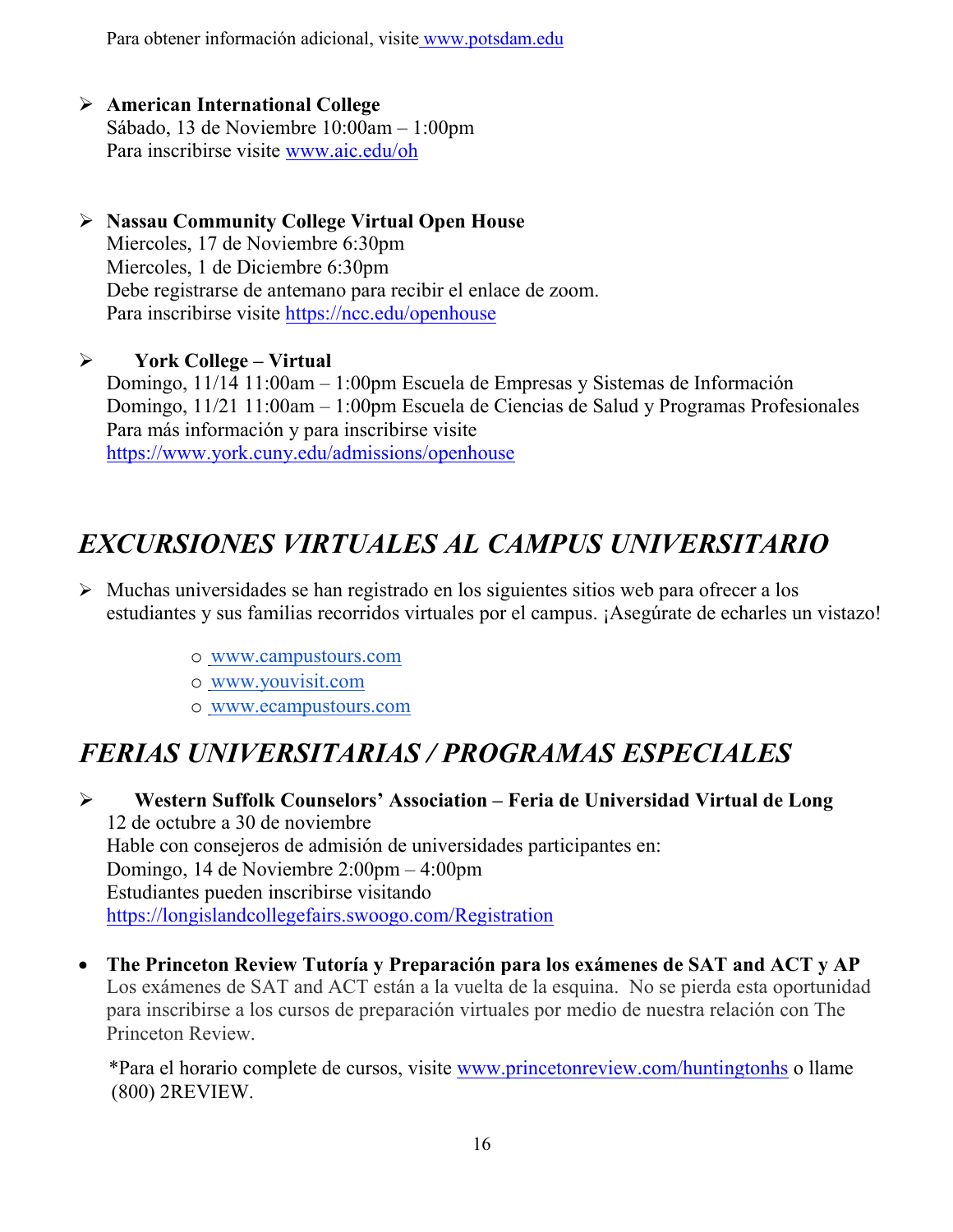Los estudiantes de Huntington High School recibirán un 30% de descuento para TODOS los cursos, incluyendo los cursos de AP, SAT and ACT.

### **Taller HBCU/FAFSA**

14 de Noviembre, 4-5:30 pm Representantes de Universidades y Colegios Históricos Afroamericanos estarán en asistencia y los estudiantes tendrá la oportunidad de participar en un repaso complete de la solicitud de ayuda financiera (FAFSA) Inscríbase a [http://licc2021hbcu.eventbrite.com](http://licc2021hbcu.eventbrite.com/)

### **Drexel University**

Explorando sus intereses académicos Miércoles 17 de noviembre 6:00 pm – 7:00pm Para obtener información adicional, visit[e](https://drexel.edu/undergrad/visit/webinars?utm_source=slate&utm_medium=email&utm_campaign=app-prep-wkshp-counselors-gen) [https://drexel.edu/undergrad/visit/webinars?utm\\_source=slate&utm\\_medium=email&utm\\_cam](https://drexel.edu/undergrad/visit/webinars?utm_source=slate&utm_medium=email&utm_campaign=app-prep-wkshp-counselors-gen) [paign=app-prep-wkshp-counselors-gen](https://drexel.edu/undergrad/visit/webinars?utm_source=slate&utm_medium=email&utm_campaign=app-prep-wkshp-counselors-gen)

### **SUNY: ¿Cuál SUNY eres?**

Miércoles 17 de noviembre 5:30 pm[,](https://engage.suny.edu/portal/which_suny_virtual?id=76941883-6783-43ee-8d5c-a7f8d04633ab) [https://engage.suny.edu/portal/which\\_suny\\_virtual?id=76941883-6783-43ee-8d5c](https://engage.suny.edu/portal/which_suny_virtual?id=76941883-6783-43ee-8d5c-a7f8d04633ab)[a7f8d04633ab](https://engage.suny.edu/portal/which_suny_virtual?id=76941883-6783-43ee-8d5c-a7f8d04633ab)

Miércoles 15 de diciembre 5:30 pm[,](https://engage.suny.edu/portal/which_suny_virtual?id=1622a0c7-8128-4cd8-b040-a0702589af91) [https://engage.suny.edu/portal/which\\_suny\\_virtual?id=1622a0c7-8128-4cd8-b040](https://engage.suny.edu/portal/which_suny_virtual?id=1622a0c7-8128-4cd8-b040-a0702589af91) [a0702589af91](https://engage.suny.edu/portal/which_suny_virtual?id=1622a0c7-8128-4cd8-b040-a0702589af91)

- **SUNY: ¡Hola, fanáticos del deporte!** Conozca las opciones de títulos para carreras relacionadas con el deporte. Jueves 4 de noviembre 6:30 pm[,](https://engage.suny.edu/register/?id=cdd64ada-ab61-4be4-9b60-c24c1746a541) <https://engage.suny.edu/register/?id=cdd64ada-ab61-4be4-9b60-c24c1746a541>
- **SUNY: Sesiones de información de EOP**

Jueves, 18 de noviembre 3pm, [https://engage.suny.edu/portal/eop\\_sessions?id=3ec34301-e061-](https://engage.suny.edu/portal/eop_sessions?id=3ec34301-e061-4f4e-b1db-333b64ef5fc1) [4f4e-b1db-333b64ef5fc1](https://engage.suny.edu/portal/eop_sessions?id=3ec34301-e061-4f4e-b1db-333b64ef5fc1)

Jueves 16 de diciembre 3pm, [https://engage.suny.edu/portal/eop\\_sessions?id=9d71e98e-68b1-](https://engage.suny.edu/portal/eop_sessions?id=9d71e98e-68b1-421c-8fbe-6b90915ba08d) [421c-8fbe-6b90915ba08d](https://engage.suny.edu/portal/eop_sessions?id=9d71e98e-68b1-421c-8fbe-6b90915ba08d)

 **University of Dayton – Escuela de Ingeniería**  Evento Explore Ingeniería Sábado, 11/13 11:00 am – 12:00 p.m. Recorrida del campus opcional Para registrarse visite [https://udayton.edu/engineering/k-12](https://udayton.edu/engineering/k-12-programs/explore_engineering/index.php?utm_campaign=admemc21&utm_source=tx&utm_medium=email&utm_content=ee) [programs/explore\\_engineering/index.php?utm\\_campaign=admemc21&utm\\_source=tx&utm\\_m](https://udayton.edu/engineering/k-12-programs/explore_engineering/index.php?utm_campaign=admemc21&utm_source=tx&utm_medium=email&utm_content=ee) [edium=email&utm\\_content=ee](https://udayton.edu/engineering/k-12-programs/explore_engineering/index.php?utm_campaign=admemc21&utm_source=tx&utm_medium=email&utm_content=ee) Explore Extra Ingeniería Evento Bono en la Mañana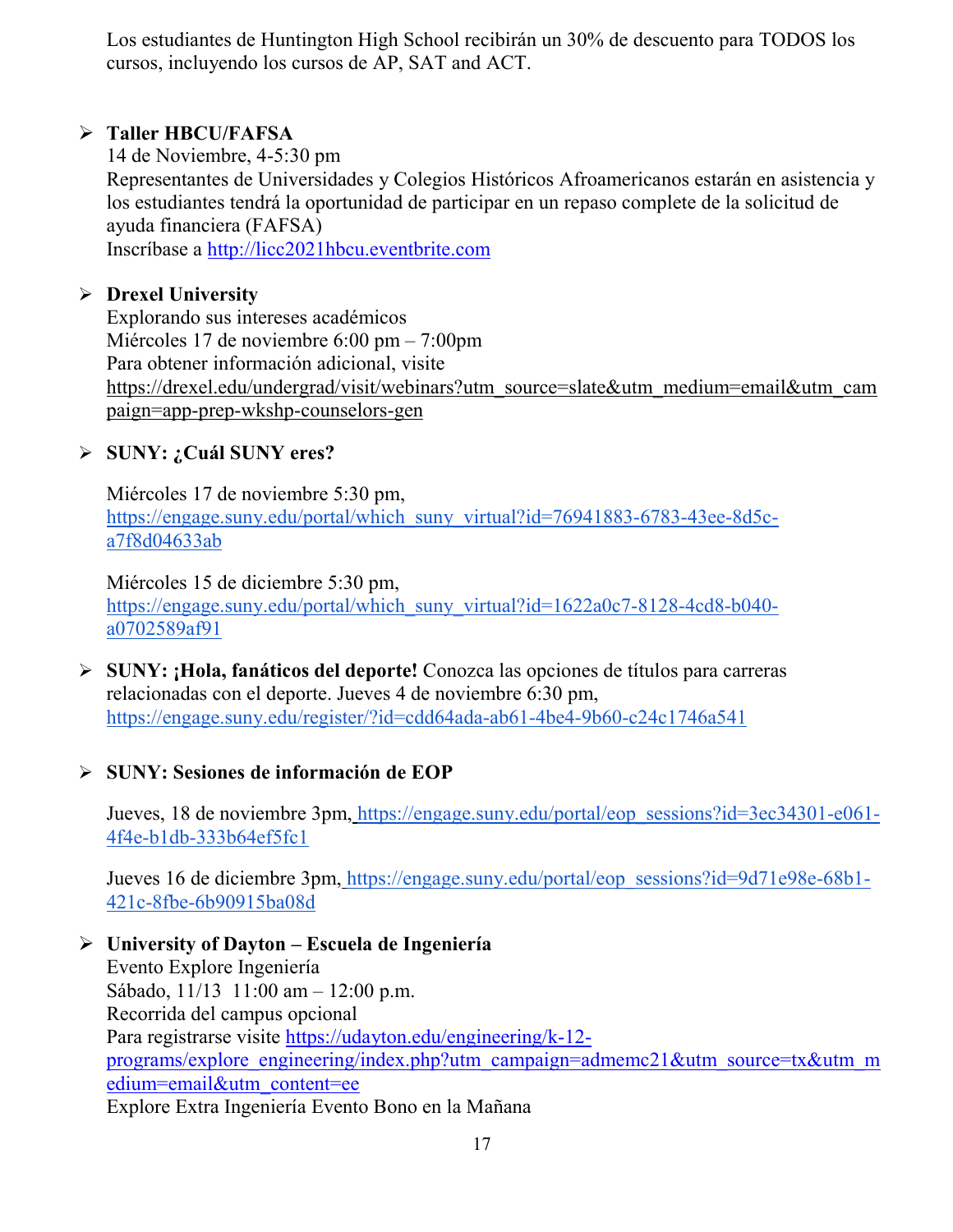9:00 am Recorrida del Campus Opcional 10:00 am – 12:30 pm Feria para Padres y Estudiantes y Almuerzo

Para registrarse visite [https://udayton.edu/engineering/k-12-programs/extra](https://udayton.edu/engineering/k-12-programs/extra-exploring.php?utm_campaign=admemc21&utm_source=tx&utm_medium=email&utm_content=ee)[exploring.php?utm\\_campaign=admemc21&utm\\_source=tx&utm\\_medium=email&utm\\_content](https://udayton.edu/engineering/k-12-programs/extra-exploring.php?utm_campaign=admemc21&utm_source=tx&utm_medium=email&utm_content=ee)  $=$ ee

### **Oberlin College & Conservatorio**

Solicite a la Visita del Programa Multicultural del Otoño para un viaje con todo pago a Oberlin College. 1-3 de Diciembre (Virtual) No hay límite de tiempo para solicitar Para información adicional y para solicitar visite

[https://connect.oberlin.edu/register/mvpapp\\_2021](https://connect.oberlin.edu/register/mvpapp_2021)

# *AYUDAS FINANCIERAS / BECAS*

### *PERFIL CSS (DISPONIBLE 10/1/2021)*

Si una d[e](http://www.collegeboard.org/) sus universidades requiere el perfil CSS, debe completar el perfil en línea a través de [www.collegeboard.org.](http://www.collegeboard.org/) El perfil ayuda a las universidades a otorgar becas y subvenciones privadas. Solo se puede acceder al perfil en línea.

### *Solicitud gratuita FAFSA de ayuda federal para estudiantes (DISPONIBLE 10/1/2021)*

- La FAFSA es el formulario utilizado por todas las facultades de dos y cuatro años, universidades y escuelas profesionales para la concesión desde [ayuda federal para](http://studentaid.ed.gov/students/publications/student_guide/2010-2011/english/typesofFSA_grants.htm)  [estudianteslas ayudas](http://studentaid.ed.gov/students/publications/student_guide/2010-2011/english/typesofFSA_grants.htm) y la mayoría estatales y universitarias. Los estudiantes deben presentar su solicitud lo antes posible en línea a través de [www.fafsa.gov.](http://www.fafsa.gov/)
- ¡Regístrese para obtener su **número de identificación de Ayuda Federal para Estudiantes AHORA! Tanto los estudiantes como los padres deben tener una identificación FSA**. Visita [www.fsaid.ed.gov](http://www.fsaid.ed.gov/) para hacerlo.

### **Talleres para completar SUNY FAFSA**

· Hora de finalización Martes 9 de noviembre a las 6 p.m[.](https://engage.suny.edu/register/?id=8a77ccff-35a6-4b3f-9f43-6b4be5c28b19) [https://engage.suny.edu/register/?id=8a77ccff-35a6-4b3f-9f43-](https://engage.suny.edu/register/?id=8a77ccff-35a6-4b3f-9f43-6b4be5c28b19) [6b4be5c28b19](https://engage.suny.edu/register/?id=8a77ccff-35a6-4b3f-9f43-6b4be5c28b19)

· Hora de finalización Martes 16 de noviembre a las 6 p.m[.](https://engage.suny.edu/register/?id=06fb703c-3cb5-476c-a5a1-37e73708f764) [https://engage.suny.edu/register/?id=06fb703c-3cb5-476c-a5a1-](https://engage.suny.edu/register/?id=06fb703c-3cb5-476c-a5a1-37e73708f764) [37e73708f764](https://engage.suny.edu/register/?id=06fb703c-3cb5-476c-a5a1-37e73708f764)

· Hora de finalización Martes 23 de noviembre a las 6 p.m[.](https://engage.suny.edu/register/?id=0cbd30b4-9963-4a5e-b449-679227431bde) [https://engage.suny.edu/register/?id=0cbd30b4-9963-4a5e-b449-](https://engage.suny.edu/register/?id=0cbd30b4-9963-4a5e-b449-679227431bde) [679227431bde](https://engage.suny.edu/register/?id=0cbd30b4-9963-4a5e-b449-679227431bde)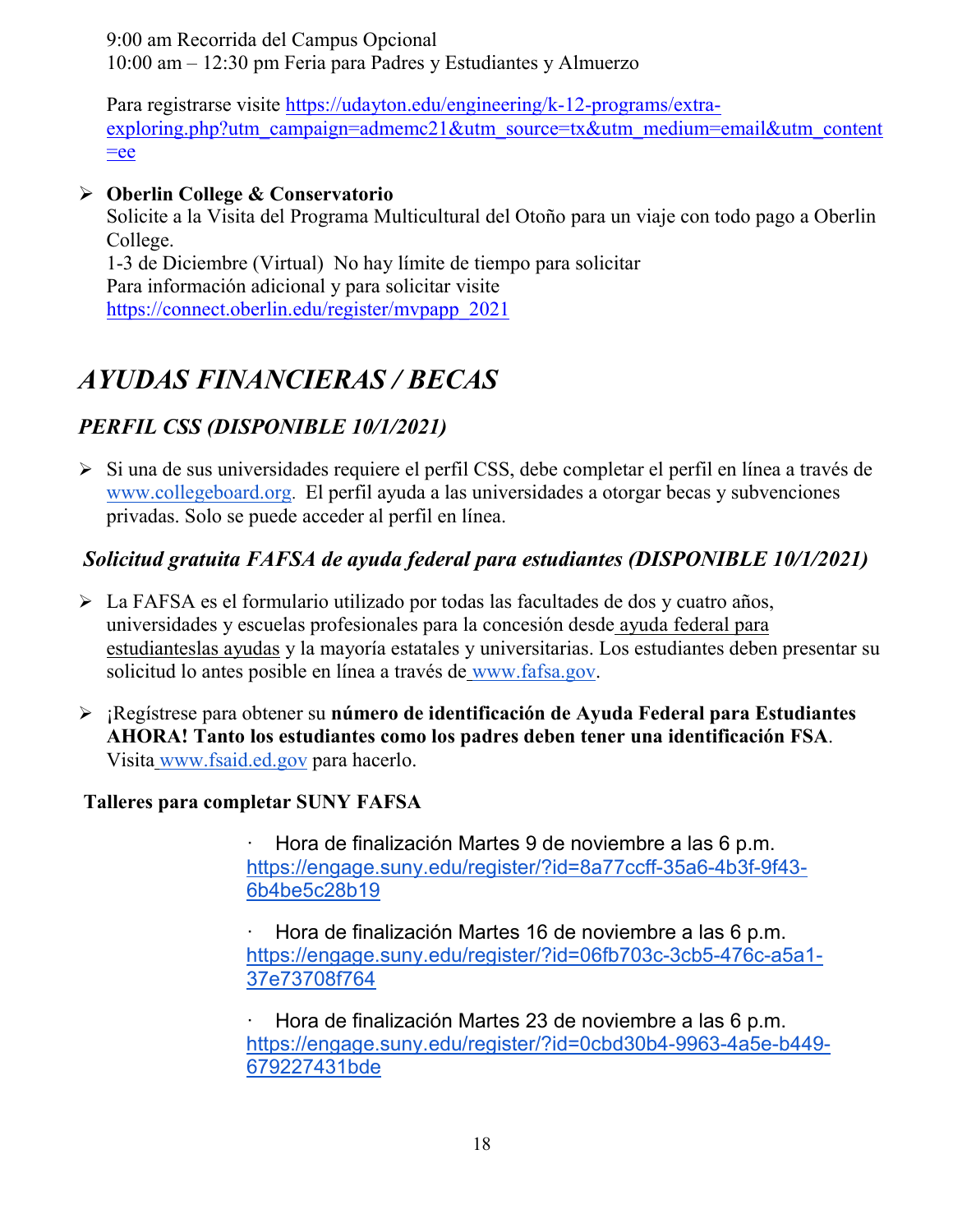· Tiempo para completar tu solicitud para ayuda financiera, 30 de noviembre 6pm, [https://engage.suny.edu/register/?id=dcae4277-8088-](https://engage.suny.edu/register/?id=dcae4277-8088-4102-9693-e6bebf732455) [4102-9693-e6bebf732455](https://engage.suny.edu/register/?id=dcae4277-8088-4102-9693-e6bebf732455)

 **SUNY Suffolk Talleres de Ayuda Financiera – Varias Fechas Disponibles** Para información adicional y para inscribirse visite [https://forms.office.com/Pages/ResponsePage.aspx?id=rvKh7TI4jU6EyKUMKpxiL9ODNj](https://forms.office.com/Pages/ResponsePage.aspx?id=rvKh7TI4jU6EyKUMKpxiL9ODNjm6hwZPo-wgbVOqGKBUMjAzWlFKQUxYMUpCVjBHRkJJOEU1TEhNUi4u) [m6hwZPo-wgbVOqGKBUMjAzWlFKQUxYMUpCVjBHRkJJOEU1TEhNUi4u](https://forms.office.com/Pages/ResponsePage.aspx?id=rvKh7TI4jU6EyKUMKpxiL9ODNjm6hwZPo-wgbVOqGKBUMjAzWlFKQUxYMUpCVjBHRkJJOEU1TEhNUi4u)

### **Sesiones de información sobre ayuda financiera de SUNY**

Hablemos de Ayuda Financiera[,](https://engage.suny.edu/portal/financial_aid_sessions_virtual?id=0615f35b-57ab-4ac5-a7e7-75101141e234) martes 28 de septiembre 6pm, https://engage.suny.edu/portal/financial aid sessions virtual?id=0615f [35b-57ab-4ac5-a7e7-75101141e234](https://engage.suny.edu/portal/financial_aid_sessions_virtual?id=0615f35b-57ab-4ac5-a7e7-75101141e234)

· Hablemos de Ayuda Financiera – [en Español, martes 19 de octubre](https://engage.suny.edu/portal/financial_aid_sessions_virtual?id=c660ab2f-7659-43e8-a299-617d10fca127)  6pm, https://engage.suny.edu/portal/financial aid sessions virtual?id=c660 [ab2f-7659-43e8-a299-617d10fca127](https://engage.suny.edu/portal/financial_aid_sessions_virtual?id=c660ab2f-7659-43e8-a299-617d10fca127)

### **HESC – Higher Education Services Corporation – Taller de Como LLenar la Solicitud de FAFSA**

Jueves, 18 de Noviembre 3:00pm – 7:00pm Para reigistrarse visite: [StartHereGetThere.ny.gov/events.](https://startheregetthere.ny.gov/events)

### **Scholarships.com**

Regístrese hoy en [www.scholarships.com](http://www.scholarships.com/) para recibir **GRATUITA sobre** información becas

### **Fastweb.com**

Regístrese hoy en [www.fastweb.com](http://www.fastweb.com/) para recibir **GRATUITA sobre** información becas.

#### **Mis dólares universitarios**

Regístrese hoy en [www.mycollegedollars.com](http://www.mycollegedollars.com/) para recibir **GRATUITA sobre** información becas.

### **Becas**

Visite los sitios web a continuación para conocer las oportunidades de becas:

[www.connections101.com](http://www.connections101.com/)

[www.scholarships4students.com](http://www.scholarships4students.com/)

[www.fastweb.com](http://www.fastweb.com/)

[www.scholarshipexperts.com](http://www.scholarshipexperts.com/)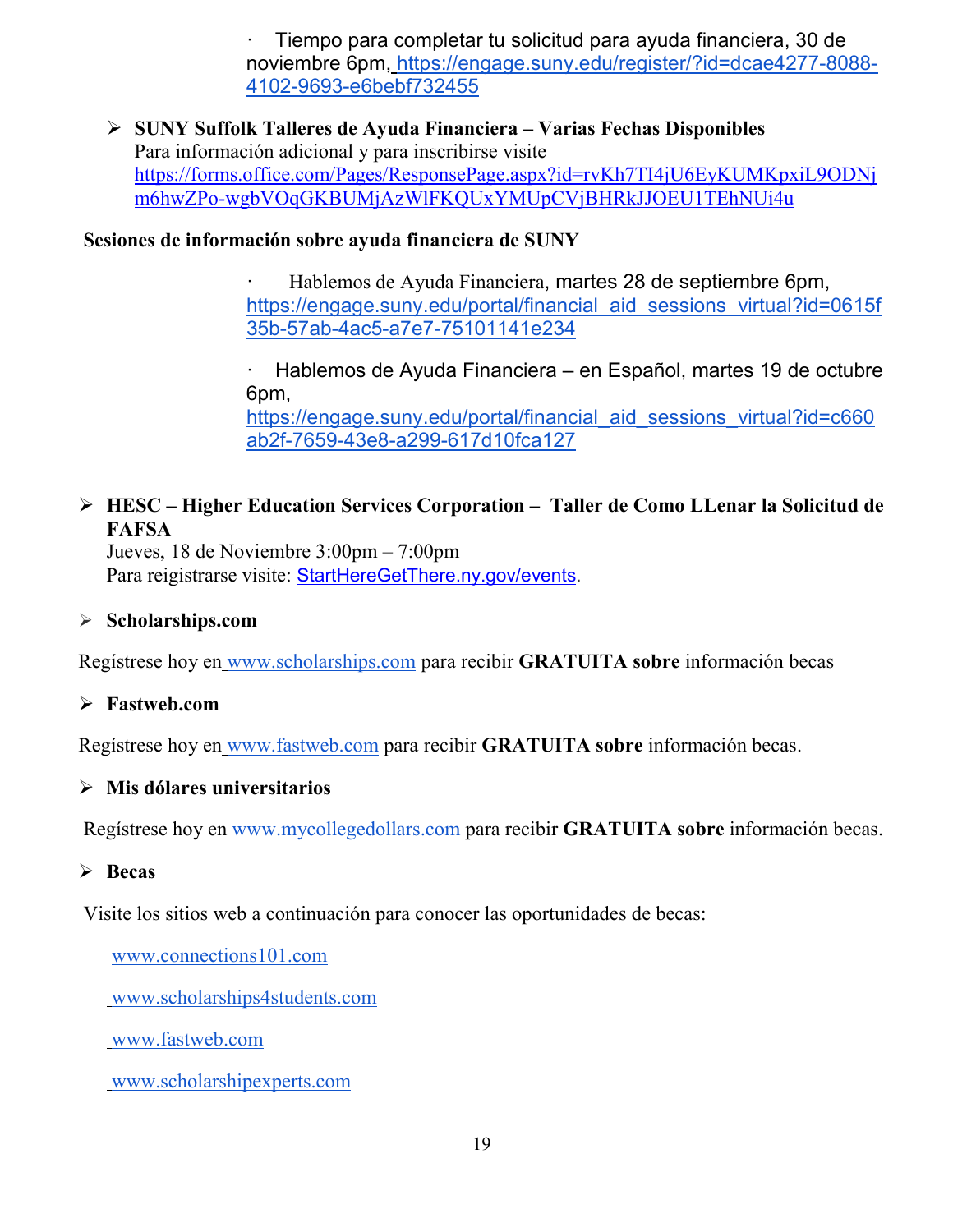[www.scholarships.com](http://www.scholarships.com/)

#### [www.finaid.org](http://www.finaid.org/)

### **Premios NYS Regents para hijos de veteranos fallecidos y discapacitados**

Proporciona \$ 450 por año a los estudiantes cuyos padres sirvieron en las Fuerzas Armadas de los EE. UU. Durante períodos específicos de guerra o emergencia nacional y, como resultado del servicio, murieron, sufrieron un 40% o más discapacidad, fue clasificado como desaparecido en acción o fue prisionero de guerra. El veterano debe ser residente del estado de Nueva York o haber sido residente del estado de Nueva York en el momento de la muerte o ser clasificado como desaparecido en acción. Para obtener información adicional, visit[e](https://www.hesc.ny.gov/pay-for-college/military-corner.html) <https://www.hesc.ny.gov/pay-for-college/military-corner.html>

### **Incentivo y Tributo de Reconocimiento Mejorado Militar (MERIT) del Estado de Nueva York**

Beca de Incentivo y Tributo de Reconocimiento Mejorado Militar (MERIT) proporciona ayuda financiera a los hijos, cónyuges y dependientes financieros de miembros de las Fuerzas Armadas de los Estados Unidos o milicias organizadas por el estado que, en cualquier momento en o después del 2 de agosto de 1990, mientras eran residentes del estado de Nueva York, murieron o quedaron grave y permanentemente discapacitados mientras realizaban sus deberes militares, ya sea en combate o no. Para obtener información adicional, visit[e](https://www.hesc.ny.gov/pay-for-college/military-corner.html) <https://www.hesc.ny.gov/pay-for-college/military-corner.html>

### **Programa de incentivos STEM del estado de Nueva York**

Proporciona una beca de matrícula completa de SUNY o CUNY para el 10 por ciento de los mejores estudiantes de la escuela secundaria del estado de Nueva York si persiguen un título de STEM y trabajan en un campo de STEM en el estado de Nueva York durante 5 años. Para obtener información adicional, visite [www.hesc.ny.gov](http://www.hesc.ny.gov/)

### **Ayuda para la educación de maestros del estado de Nueva York para la educación universitaria y superior (TEACH) Subvención**

Subvenciones de hasta \$ 4,000.00 por año para estudiantes a cambio de servicios en escuelas primarias o secundarias públicas o privadas que atienden a estudiantes de familias de bajos ingresos.

Para más información visite [www.hesc.ny.gov](http://www.hesc.ny.gov/) 

### **Programa de asistencia para la matrícula del estado de Nueva York (TAP)**

Ayuda a los residentes de NY elegibles a pagar la matrícula en las escuelas aprobadas del estado de Nueva York. Los premios anuales de TAP pueden ser de hasta \$ 5,665.00. Debido a que TAP es una subvención, no tiene que reembolsarse. Para obtener información adicional, visite [www.hesc.ny.gov/tap](http://www.hesc.ny.gov/tap)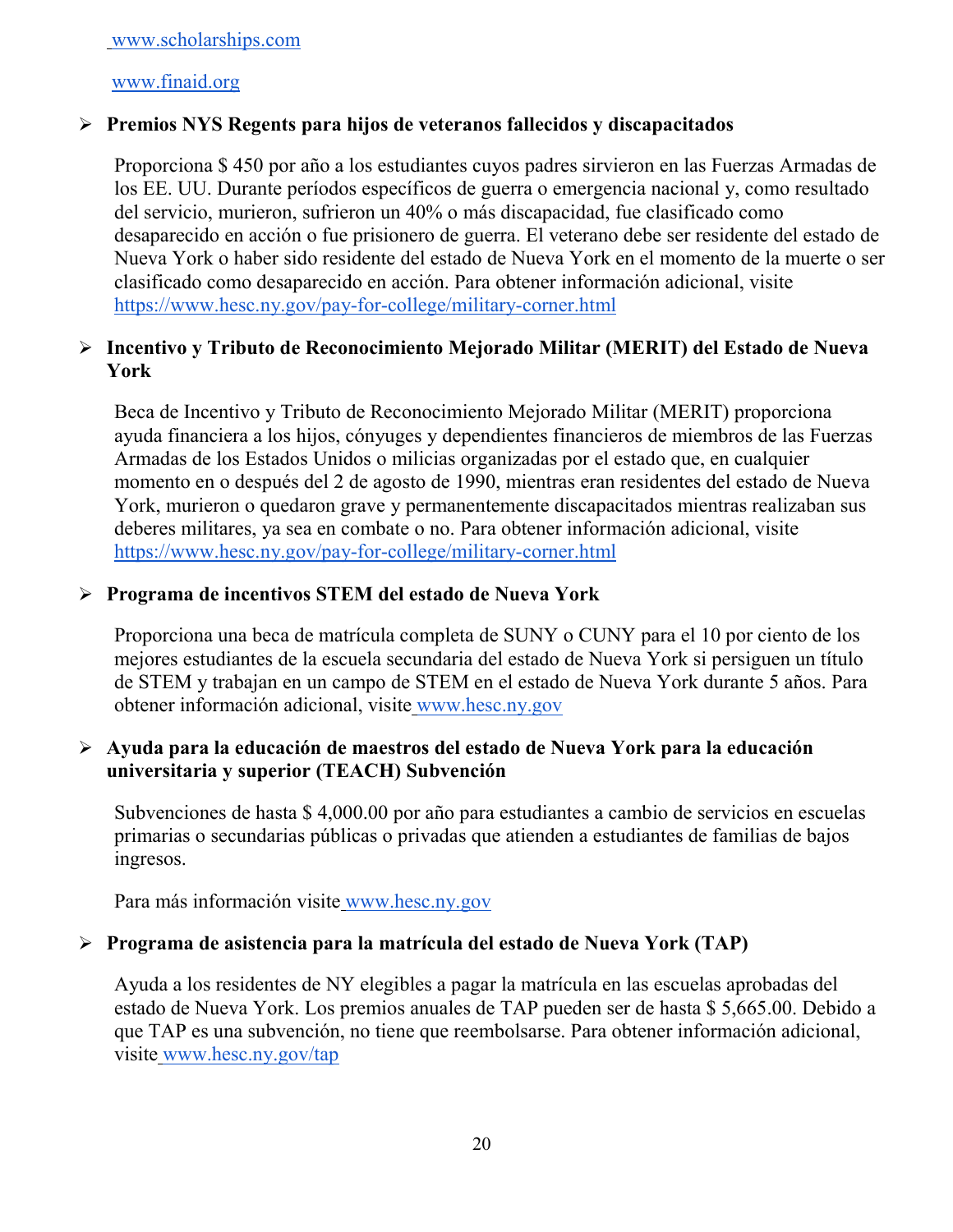### **Beca NYS Excelsior**

El programa cubre la matrícula para los estudiantes elegibles de SUNY y CUNY cuyas familias ganan \$ 125,000. Para obtener información adicional, visit[e](http://www.hesc.ny.gov/) [www.hesc.ny.gov/](http://www.hesc.ny.gov/)excelsior

### **NYS Dream Act**

El senador Jose Peralta NYS DREAM Act (DREAM Act) permite que los estudiantes indocumentados y otros estudiantes elegibles soliciten ayuda financiera del estado de Nueva York. Los estudiantes que cumplan con los requisitos de elegibilidad de la NYS DREAM Act para la asistencia a la escuela secundaria, la finalización de la escuela secundaria, la matrícula estatal de SUNY o CUNY y la ciudadanía o el estado migratorio podrán solicitar uno o más programas de ayuda financiera para estudiantes del estado de Nueva York. Para obtener información adicional, visite [www.hesc.ny.gov/dream](http://www.hesc.ny.gov/dream)

### o **Talleres Dream ACT de SUNY NYS:**

o Sábado 6 de noviembre 10 am- Sesión de inglés[,](https://engage.suny.edu/portal/dream_act_workshops?id=74685943-7c49-4330-b779-55ad83c5ba99) [https://engage.suny.edu/portal/dream\\_act\\_workshops?id=74685943-7c49-](https://engage.suny.edu/portal/dream_act_workshops?id=74685943-7c49-4330-b779-55ad83c5ba99) [4330-b779-55ad83c5ba99](https://engage.suny.edu/portal/dream_act_workshops?id=74685943-7c49-4330-b779-55ad83c5ba99)

o Sábado 6 de noviembre 12:00 h - Sesión de español[,](https://engage.suny.edu/portal/dream_act_workshops?id=3808f271-4ffb-4aab-b9bd-507281ac28c2) [https://engage.suny.edu/portal/dream\\_act\\_workshops?id=3808f271-4ffb-4aab](https://engage.suny.edu/portal/dream_act_workshops?id=3808f271-4ffb-4aab-b9bd-507281ac28c2)[b9bd-507281ac28c2](https://engage.suny.edu/portal/dream_act_workshops?id=3808f271-4ffb-4aab-b9bd-507281ac28c2)

### **Premio de matrícula mejorada del estado de Nueva York**

Este programa permite a los estudiantes de Nueva York que asisten a universidades privadas sin fines de lucro en Nueva York recibir asistencia financiera para completar su título universitario. El programa proporciona un premio máximo de \$ 6,000, requiere que las universidades privadas participantes proporcionen una matrícula equivalente y congelen la matrícula del estudiante durante la duración del premio, maximizando el beneficio financiero para el estudiante. Para obtener información adicional, visite [www.hesc.ny.gov](http://www.hesc.ny.gov/)

### **Oportunidades de becas para estudiantes afroamericanos**

Para obtener información adicional, visit[e](http://www.scholarshiplibrary.com/index_php?title=Category:African_American&pageuntil=CSF-McCall+Educational+Foundation#mw-pages) [www.scholarshiplibrary.com/index\\_php?title=Category:African\\_American&pageuntil=](http://www.scholarshiplibrary.com/index_php?title=Category:African_American&pageuntil=CSF-McCall+Educational+Foundation#mw-pages) [CSF-McCall+Educational+Foundation#mw-pages](http://www.scholarshiplibrary.com/index_php?title=Category:African_American&pageuntil=CSF-McCall+Educational+Foundation#mw-pages)

### **Oportunidades de becas del College Board**

Varias oportunidades de becas disponibles. Para obtener información adicional, visit[e](https://opportunity.collegeboard.org/home?SFMC_cid=EM383801&rid=47436562) [https://opportunity.collegeboard.org/home?SFMC\\_cid=EM383801&rid=47436562](https://opportunity.collegeboard.org/home?SFMC_cid=EM383801&rid=47436562)

### **Oportunidad de becas de la Junta de Fideicomisarios de la Universidad de Boston**

Nos complace anunciar la 46ª Competencia anual de Becas de Fideicomisarios de la Universidad de Boston. Durante más de cuatro décadas, el Programa de becarios fiduciarios de